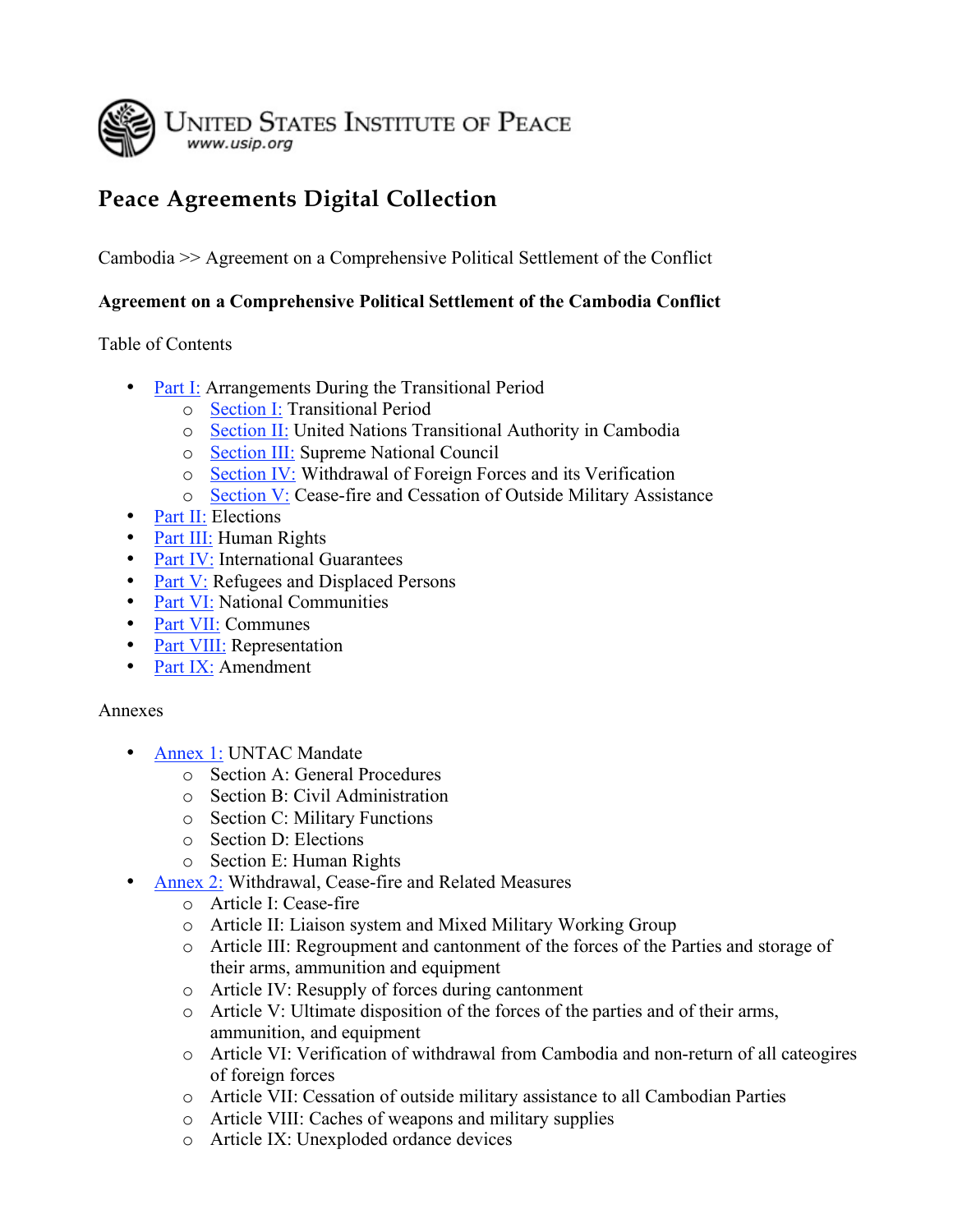- o Article X: Investigation of violations
- o Article XI: Release of prisoners of war
- o Article XII: Repatriation and resettlement of displaced Cambodians
- [Annex 3: E](#page-18-0)lections
- [Annex 4: R](#page-18-0)epatriation of Cambodian Refugees and Displaced Persons
	- o Part I: Introduction
	- o Part II: Conditions Conducive to the Return of Refugees and Displaced Persons
	- o Part III: Operational Factors
- [Annex 5:](#page-20-0) Principles for a New Constitution for Cambodia

# **Agreement on a Comprehensive Political Settlement of the Cambodia Conflict**

The States participating in the Paris Conference on Cambodia, namely Australia, Brunei Darussalam, Cambodia, Canada, the People's Republic of China, the French Republic, the Republic of India, the Republic of Indonesia, Japan, the Lao People's Democratic Republic, Malaysia, the Republic of the Philippines, the Republic of Singapore, the Kingdom of Thailand, the Union of Soviet Socialist Republics, the United Kingdom of Great Britain and Northern Ireland, the United States of America, the Socialist Republic of Viet Nam and the Socialist Federal Republic of Yugoslavia,

In the presence of the Secretary-General of the United Nations,

In order to maintain, preserve and defend the sovereignty, independence, territorial integrity and inviolability, neutrality and national unity of Cambodia,

Desiring to restore and maintain peace in Cambodia, to promote national reconciliation and to ensure the exercise of the right to selfdetermination of the Cambodian people through free and fair elections,

Convinced that only a comprehensive political settlement to the Cambodia conflict will be just and durable and will contribute to regional and international peace and security,

Welcoming the Framework document of 28 August 1990, which was accepted by the Cambodian Parties in its entirety as the basis for settling the Cambodia conflict, and which was subsequently unanimously endorsed by Security Council resolution 668 (1990) of 20 September 1990 and General Assembly resolution 45/3 of 15 October 1990,

Noting the formation in Jakarta on 10 September 1990 of the Supreme National Council of Cambodia as the unique legitimate body and source of authority in Cambodia in which, throughout the transitional period, national sovereignty and unity are enshrined, and which represents Cambodia externally,

Welcoming the unanimous election, in Beijing on 17 July 1991, of H.R.H. Prince Norodom Sihanouk as the President of the Supreme National Council,

Recognizing that an enhanced United Nations role requires the establishment of a United Nations Transitional Authority in Cambodia (UNTAC) with civilian and military components, which will act with full respect for the national sovereignty of Cambodia,

Noting the statements made at the conclusion of the meetings held in Jakarta on 9-10 September 1990, in Paris on 21-23 December 1990, in Pattaya on 24-26 June 1991, in Beijing on 16-17 July 1991, in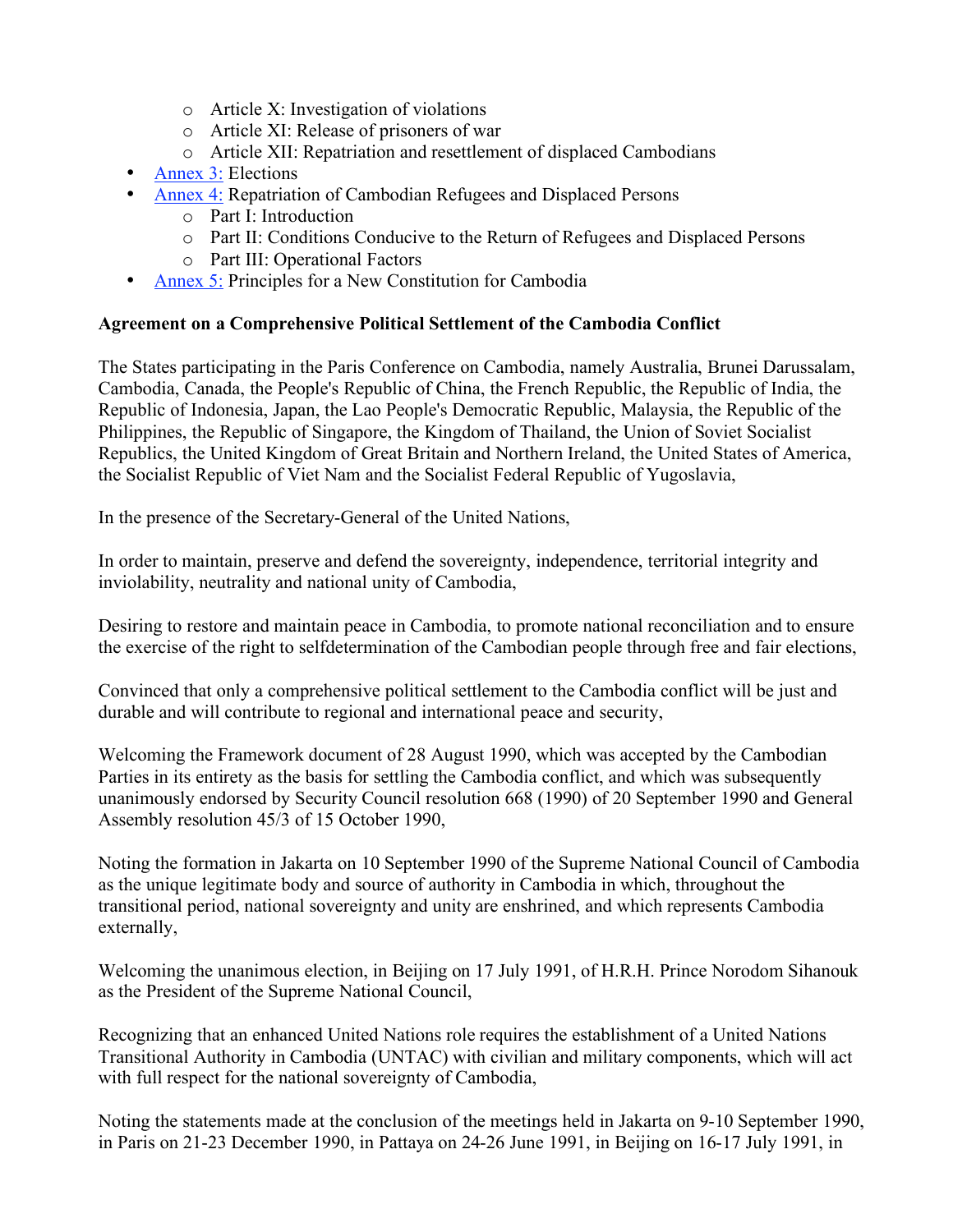<span id="page-2-0"></span>Pattaya on 26-29 August 1991, and also the meetings held in Jakarta on 4-6 June 1991 and in New York on 19 September 1991,

Welcoming United Nations Security Council resolution 717 (1991) of 16 October 1991 on Cambodia,

Recognizing that Cambodia's tragic recent history requires special measures to assure protection of human rights, and the non-return to the policies and practices of the past,

Have agreed as follows:

# **Part I . Arrangements During the Transitional Period**

### **Section I: Transitional Period**

#### **Article 1**

For the purposes of this Agreement, the transitional period shall commence with the entry into force of this Agreement and terminate when the constituent assembly elected through free and fair elections, organized and certified by the United Nations, has approved the constitution and transformed itself into a legislative assembly, and thereafter a new government has been created.

### **Section II: United Nations Transitional Authority in Cambodia**

### **Article 2**

- 1. The Signatories invite the United Nations Security Council to establish a United Nations Transitional Authority in Cambodia (hereinafter referred to as "UNTAC") with civilian and military components under the direct responsibility of the Secretary-General of the United Nations. For this purpose the Secretary-General will designate a Special Representative to act on his behalf.
- 2. The Signatories further invite the United Nations Security Council to provide UNTAC with the mandate set forth in this Agreement and to keep its implementation under continuing review through periodic reports submitted by the Secretary-General.

#### **Section III : Supreme National Council**

#### **Article 3**

The Supreme National Council (hereinafter referred to as "the SNC") is the unique legitimate body and source of authority in which, throughout the transitional period, the sovereignty, independence and unity of Cambodia are enshrined.

#### **Article 4**

The members of the SNC shall be committed to the holding of free and fair elections organized and conducted by the United Nations as the basis for forming a new and legitimate Government.

# **Article 5**

The SNC shall, throughout the transitional period, represent Cambodia externally and occupy the seat of Cambodia at the United Nations, in the United Nations specialized agencies, and in other international institutions and international conferences.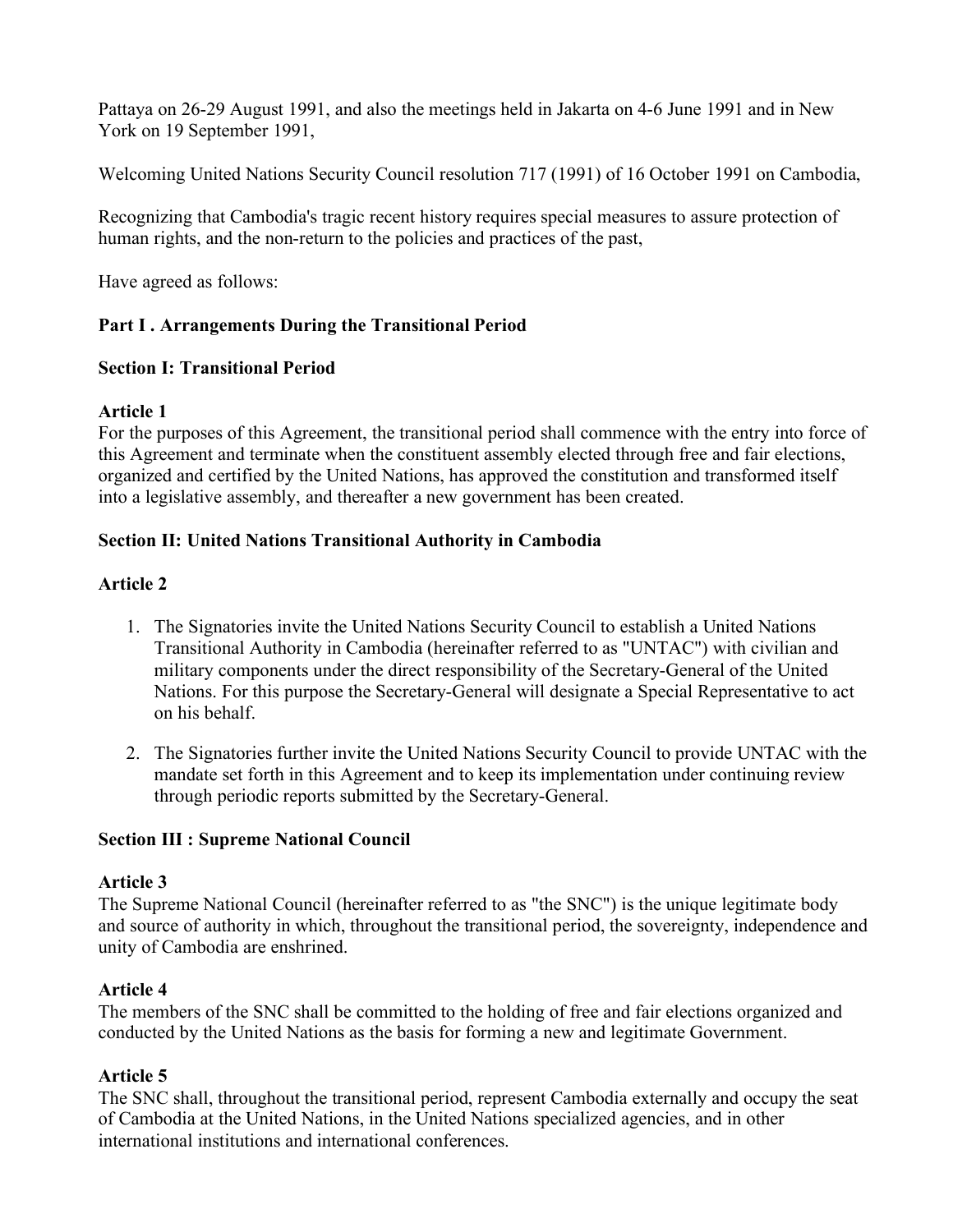### <span id="page-3-0"></span>**Article 6**

The SNC hereby delegates to the United Nations all powers necessary to ensure the implementation of this Agreement, as described in annex 1.

In order to ensure a neutral political environment conducive to free and fair general elections, administrative agencies, bodies and offices which could directly influence the outcome of elections will be placed under direct United Nations supervision or control. In that context, special attention will be given to foreign affairs, national defence, finance, public security and information. To reflect the importance of these subjects, UNTAC needs to exercise such control as is necessary to ensure the strict neutrality of the bodies responsible for them. The United Nations, in consultation with the SNC, will identify which agencies, bodies and offices could continue to operate in order to ensure normal day-to-day life in the country.

### **Article 7**

The relationship between the SNC, UNTAC and existing administrative structures is set forth in annex 1.

# **Section IV: Withdrawal of Foreign Forces and its Verification**

# **Article 8**

Immediately upon entry into force of this Agreement, any foreign forces, advisers, and military personnel remaining in Cambodia, together with their weapons, ammunition, and equipment, shall be withdrawn from Cambodia and not be returned. Such withdrawal and non-return will be subject to UNTAC verification in accordance with [annex 2.](#page-11-0)

# **Section V: Cease-Fire and Cessation of Outside Military Assistance**

#### **Article 9**

The cease-fire shall take effect at the time this Agreement enters into force. All forces shall immediately disengage and refrain from all hostilities and from any deployment, movement or action which would extend the territory they control or which might lead to renewed fighting.

The Signatories hereby invite the Security Council of the United Nations to request the Secretary-General to provide good offices to assist in this process until such time as the military component of UNTAC is in position to supervise, monitor and verify it.

# **Article 10**

Upon entry into force of this Agreement, there shall be an immediate cessation of all outside military assistance to all Cambodian Parties.

# **Article 11**

The objectives of military arrangements during the transitional period shall be to stabilize the security situation and build confidence among the parties to the conflict, so as to reinforce the purposes of this Agreement and to prevent the risks of a return to warfare.

Detailed provisions regarding UNTAC's supervision, monitoring, and verification of the cease-fire and related measures, including verification of the withdrawal of foreign forces and the regrouping, cantonment and ultimate disposition of all Cambodian forces and their weapons during the transitional period are set forth in annex 1, section C, and annex 2.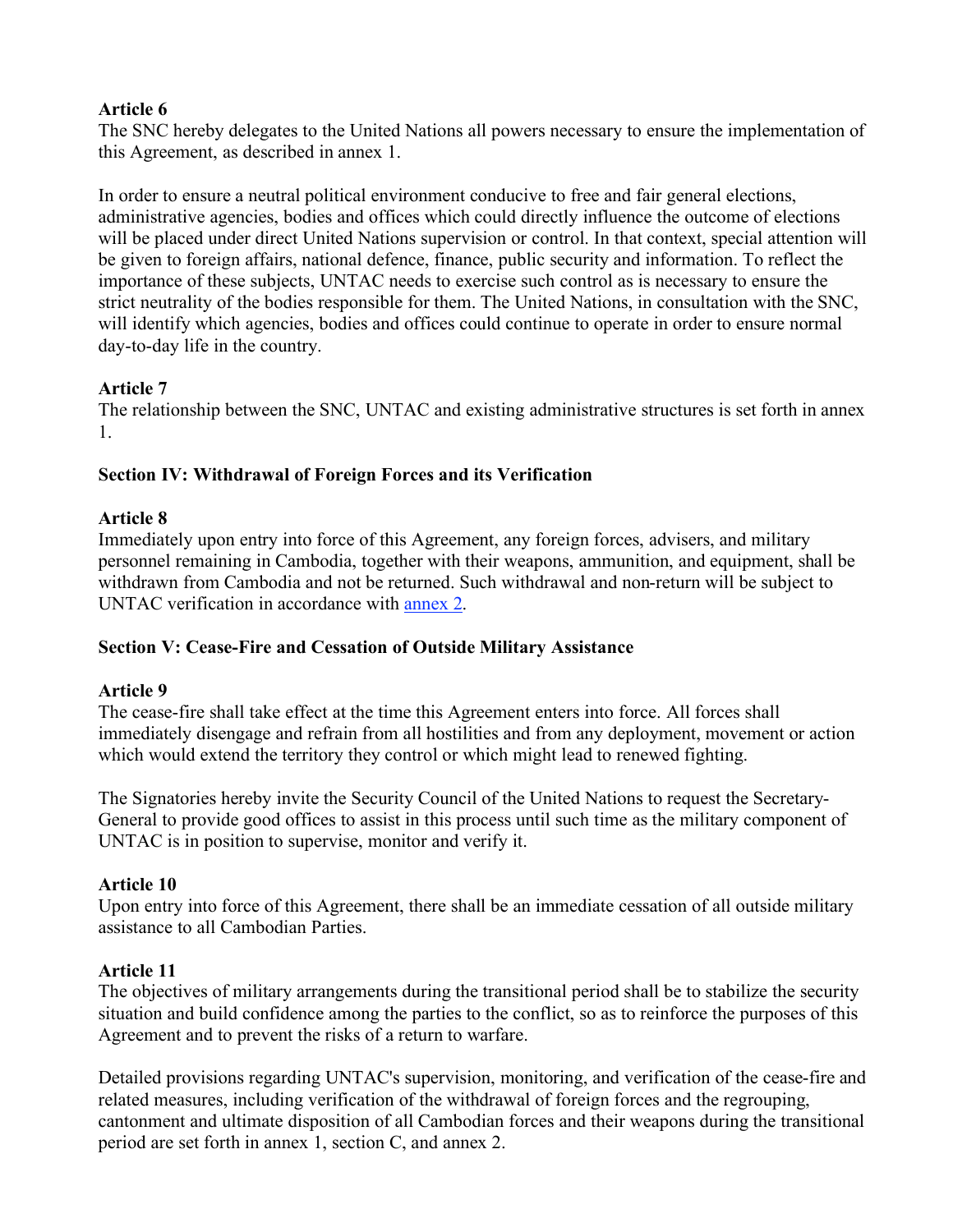# <span id="page-4-0"></span>**Part II: Elections**

# **Article 12**

The Cambodian people shall have the right to determine their own political future through the free and fair election of a constituent assembly, which will draft and approve a new Cambodian Constitution in accordance with Article 23 and transform itself into a legislative assembly, which will create the new Cambodian Government. This election will be held under United Nations auspices in a neutral political environment with full respect for the national sovereignty of Cambodia.

# **Article 13**

UNTAC shall be responsible for the organization and conduct of these elections based on the provisions of annex 1, section D, and annex 3.

# **Article 14**

All Signatories commit themselves to respect the results of these elections once certified as free and fair by the United Nations.

# **Part III: Human Rights**

# **Article 15**

- 1. All persons in Cambodia and all Cambodian refugees and displaced persons shall enjoy the rights and freedoms embodied in the Universal Declaration of Human Rights and other relevant international human rights instruments.
- 2. To this end,
	- a. Cambodia undertakes:
		- to ensure respect for and observance of human rights and fundamental freedoms in Cambodia;
		- to support the right of all Cambodian citizens to undertake activities which would promote and protect human rights and fundamental freedoms;
		- to take effective measures to ensure that the policies and practices of the past shall never be allowed to return;
		- to adhere to relevant international human rights instruments;
	- b. the other Signatories to this Agreement undertake to promote and encourage respect for and observance of human rights and fundamental freedoms in Cambodia as embodied in the relevant international instruments and the relevant resolutions of the United Nations General Assembly, in order, in particular, to prevent the recurrence of human rights abuses.

#### **Article 16**

UNTAC shall be responsible during the transitional period for fostering an environment in which respect for human rights shall be ensured, based on the provisions of annex 1, section E.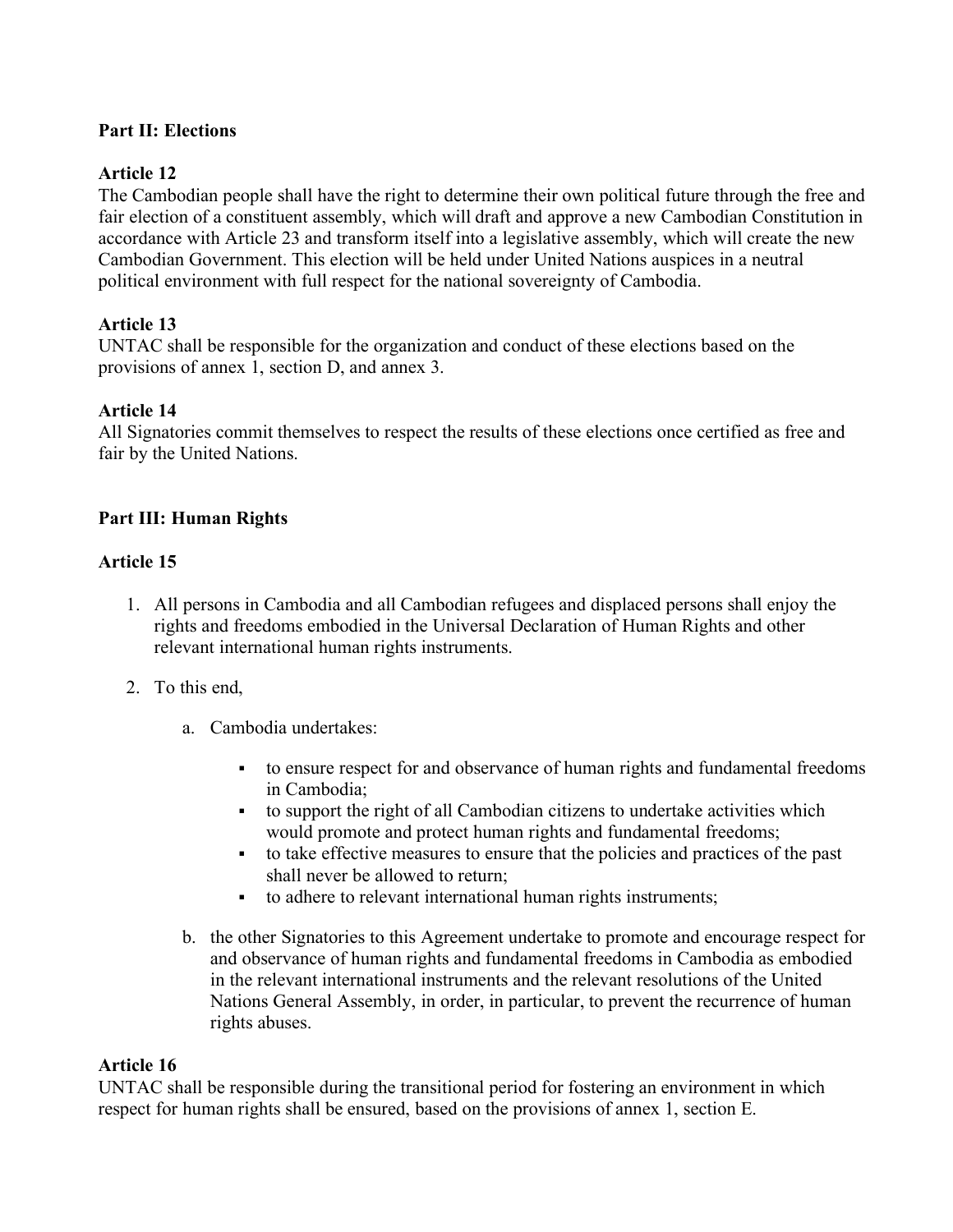### <span id="page-5-0"></span>**Article 17**

After the end of the transitional period, the United Nations Commission on Human Rights should continue to monitor closely the human rights situation in Cambodia, including, if necessary, by the appointment of a Special Rapporteur who would report his findings annually to the Commission and to the General Assembly.

### **Part IV: International Guarantees**

### **Article 18**

Cambodia undertakes to maintain, preserve and defend, and the other Signatories undertake to recognize and respect, the sovereignty, independence, territorial integrity and inviolability, neutrality and national unity of Cambodia, as set forth in a separate Agreement.

### **Part V: Refugees and Displaced Persons**

#### **Article 19**

Upon entry into force of this Agreement, every effort will be made to create in Cambodia political, economic and social conditions conducive to the voluntary return and harmonious integration of Cambodian refugees and displaced persons.

#### **Article 20**

1) Cambodian refugees and displaced persons, located outside Cambodia, shall have the right to return to Cambodia and to live in safety, security and dignity, free from intimidation or coercion of any kind.

2) The Signatories request the Secretary-General of the United Nations to facilitate the repatriation in safety and dignity of Cambodian refugees and displaced persons, as an integral part of the comprehensive political settlement and under the overall authority of the Special Representative of the Secretary-General, in accordance with the guidelines and principles on the repatriation of refugees and displaced persons as set forth in annex 4.

#### **Part VI. Release of Prisoners of War And Civilian Internees**

#### **Article 21**

The release of all prisoners of war and civilian internees shall be accomplished at the earliest possible date under the direction of the International Committee of the Red Cross (ICRC) in coordination with the Special Representative of the Secretary-General, with the assistance, as necessary, of other appropriate international humanitarian organizations and the Signatories.

#### **Article 22**

The expression "civilian internees" refers to all persons who are not prisoners of war and who, having contributed in any way whatsoever to the armed or political struggle, have been arrested or detained by any of the parties by virtue of their contribution thereto.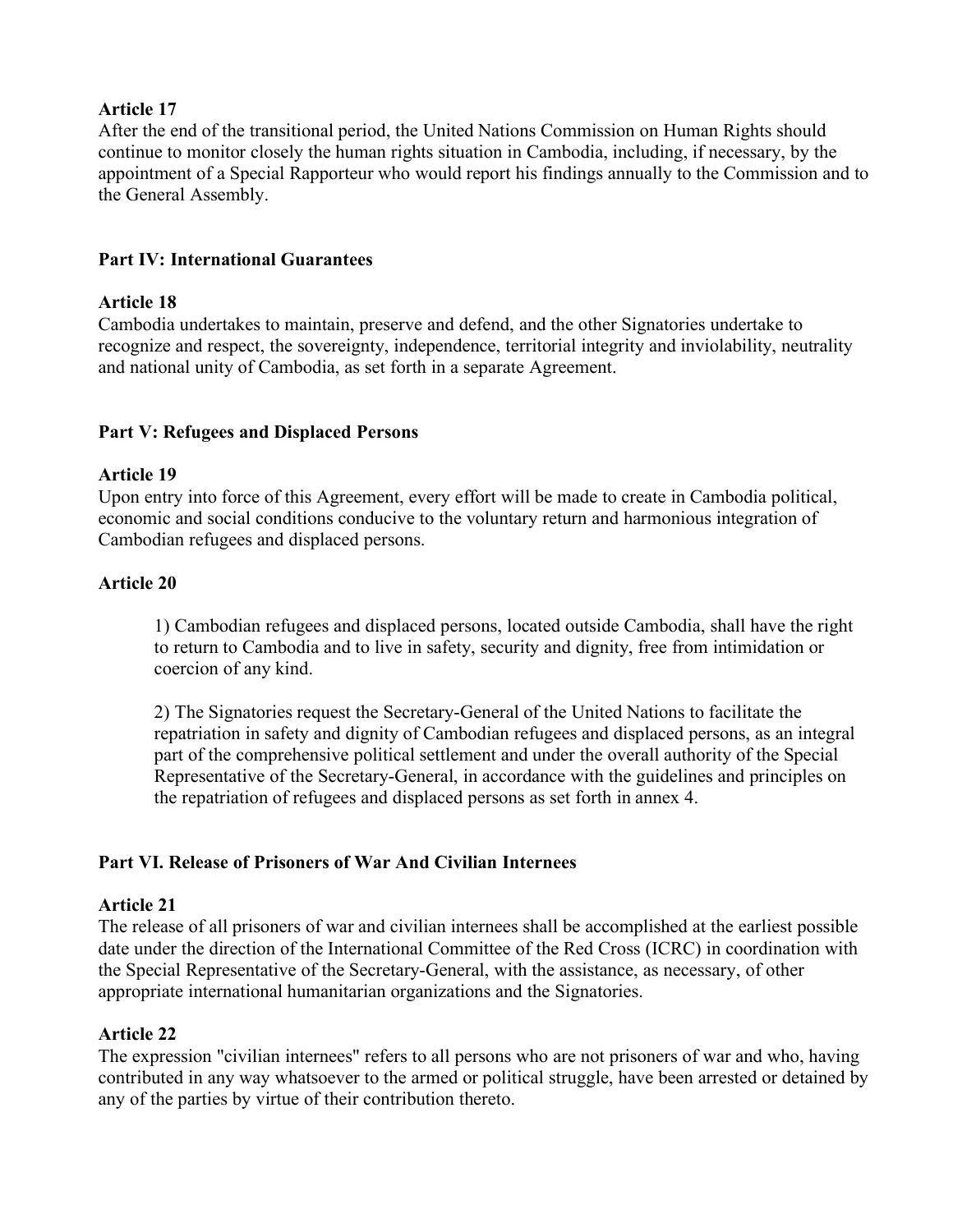# <span id="page-6-0"></span>**Part VII: Principles for a New Constitution for Cambodia**

# **Article 23**

Basic principles, including those regarding human rights and fundamental freedoms as well as regarding Cambodia's status of neutrality, which the new Cambodian Constitution will incorporate, are set forth in annex 5

# **Part VIII: Rehabilitation and Reconstruction**

# **Article 24**

The Signatories urge the international community to provide economic and financial support for the rehabilitation and reconstruction of Cambodia, as provided in a separate declaration.

# **Part IX: Final Provisions**

# **Article 25**

The Signatories shall, in good faith and in a spirit of cooperation, resolve through peaceful means any disputes with respect to the implementation of this Agreement.

# **Article 26**

The Signatories request other States, international organizations and other bodies to cooperate and assist in the implementation of this Agreement and in the fulfilment by UNTAC of its mandate.

# **Article 27**

The Signatories shall provide their full cooperation to the United Nations to ensure the implementation of its mandate, including by the provision of privileges and immunities, and by facilitating freedom of movement and communication within and through their respective territories.

In carrying out its mandate, UNTAC shall exercise due respect for the sovereignty of all States neighbouring Cambodia.

# **Article 28**

- 1. The Signatories shall comply in good faith with all obligations undertaken in this Agreement and shall extend full cooperation to the United Nations, including the provision of the information which UNTAC requires in the fulfilment of its mandate.
- 2. The signature on behalf of Cambodia by the members of the SNC shall commit all Cambodian parties and armed forces to the provisions of this Agreement.

# **Article 29**

Without prejudice to the prerogatives of the Security Council of the United Nations, and upon the request of the Secretary-General, the two co Chairmen of the Paris Conference on Cambodia, in the event of a violation or threat of violation of this Agreement, will immediately undertake appropriate consultations, including with members of the Paris Conference on Cambodia, with a view to taking appropriate steps to ensure respect for these commitments.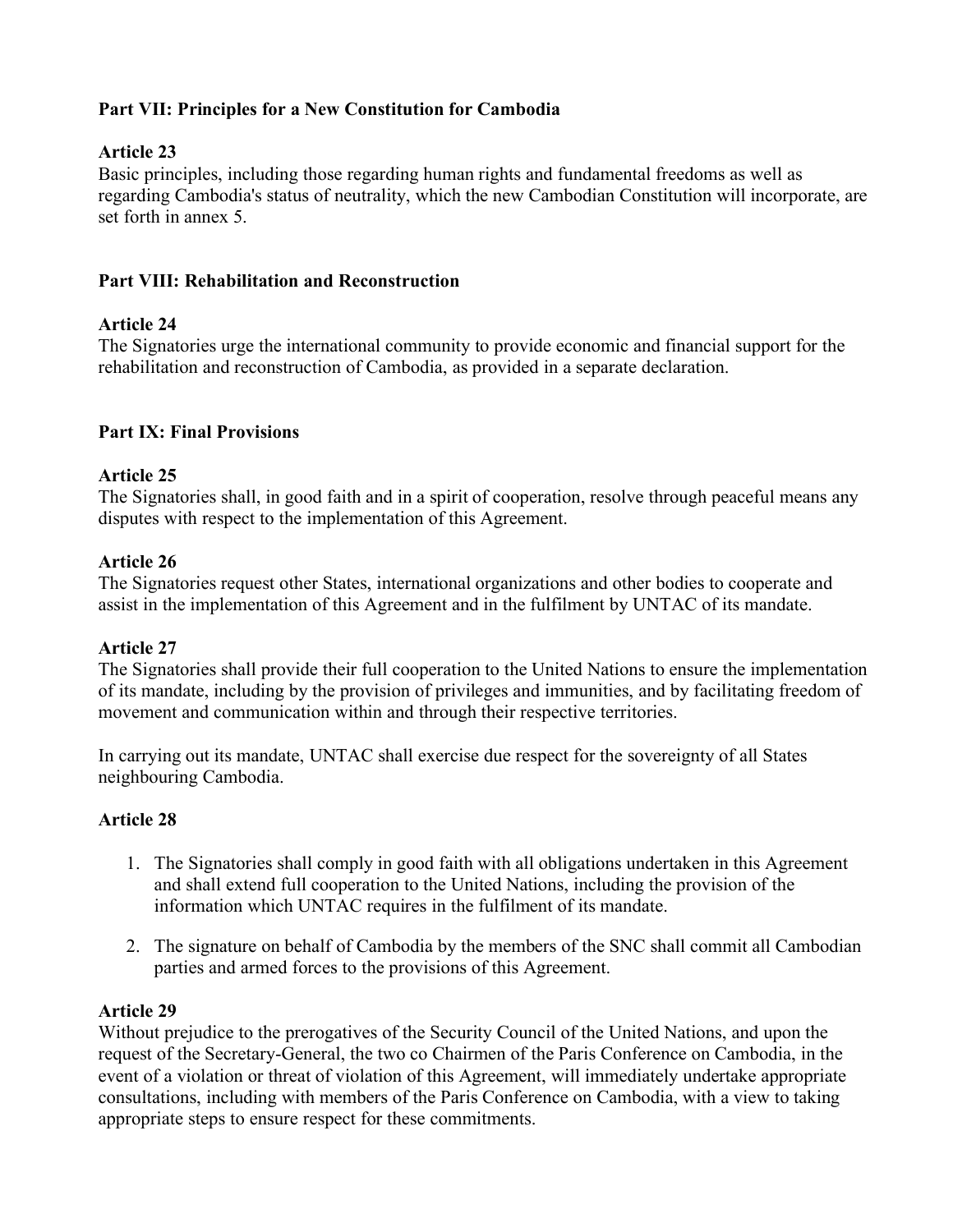# <span id="page-7-0"></span>**Article 30**

This Agreement shall enter into force upon signature.

### **Article 31**

This Agreement shall remain open for accession by all States. The instruments of accession shall be deposited with the Governments of the French Republic and the Republic of Indonesia. For each State acceding to the Agreement it shall enter into force on the date of deposit of its instruments of accession. Acceding States shall be bound by the same obligations as the Signatories.

### **Article 32**

The originals of this Agreement, of which the Chinese, English, French, Khmer and Russian texts are equally authentic, shall be deposited with the Governments of the French Republic and the Republic of Indonesia, which shall transmit certified true copies to the Governments of the other States participating in the Paris Conference on Cambodia, as well as the Secretary-General of the United Nations.

In witness whereof the undersigned Plenipotentiaries, being duly authorized thereto, have signed this Agreement.

Done at Paris this twenty-third day of October, one thousand nine hundred and ninety-one.

### **Annex 1: UNTAC Mandate**

#### **Section A : General Procedures**

- 1. In accordance with Article 6 of the Agreement, UNTAC will exercise the powers necessary to ensure the implementation of this Agreement, including those relating to the organization and conduct of free and fair elections and the relevant aspects of the administration of Cambodia.
- 2. The following mechanism will be used to resolve all issues relating to the implementation of this Agreement which may arise between the Secretary-General's Special Representative and the Supreme National Council (SNC):
	- a. The SNC offers advice to UNTAC, which will comply with this advice provided there is a consensus among the members of the SNC and provided this advice is consistent with the objectives of the present Agreement;
	- b. If there is no consensus among the members of the SNC despite every endeavour of its President, H.R.H. Samdech Norodom Sihanouk, the President will be entitled to make the decision on what advice to offer to UNTAC, taking fully into account the views expressed in the SNC. UNTAC will comply with the advice provided it is consistent with the objectives of the present Agreement;
	- c. If H.R.H. Samdech Norodom Sihanouk, President of the SNC, the legitimate representative of Cambodian sovereignty, is not, for whatever reason, in a position to make such a decision, his power of decision will transfer to the Secretary-General's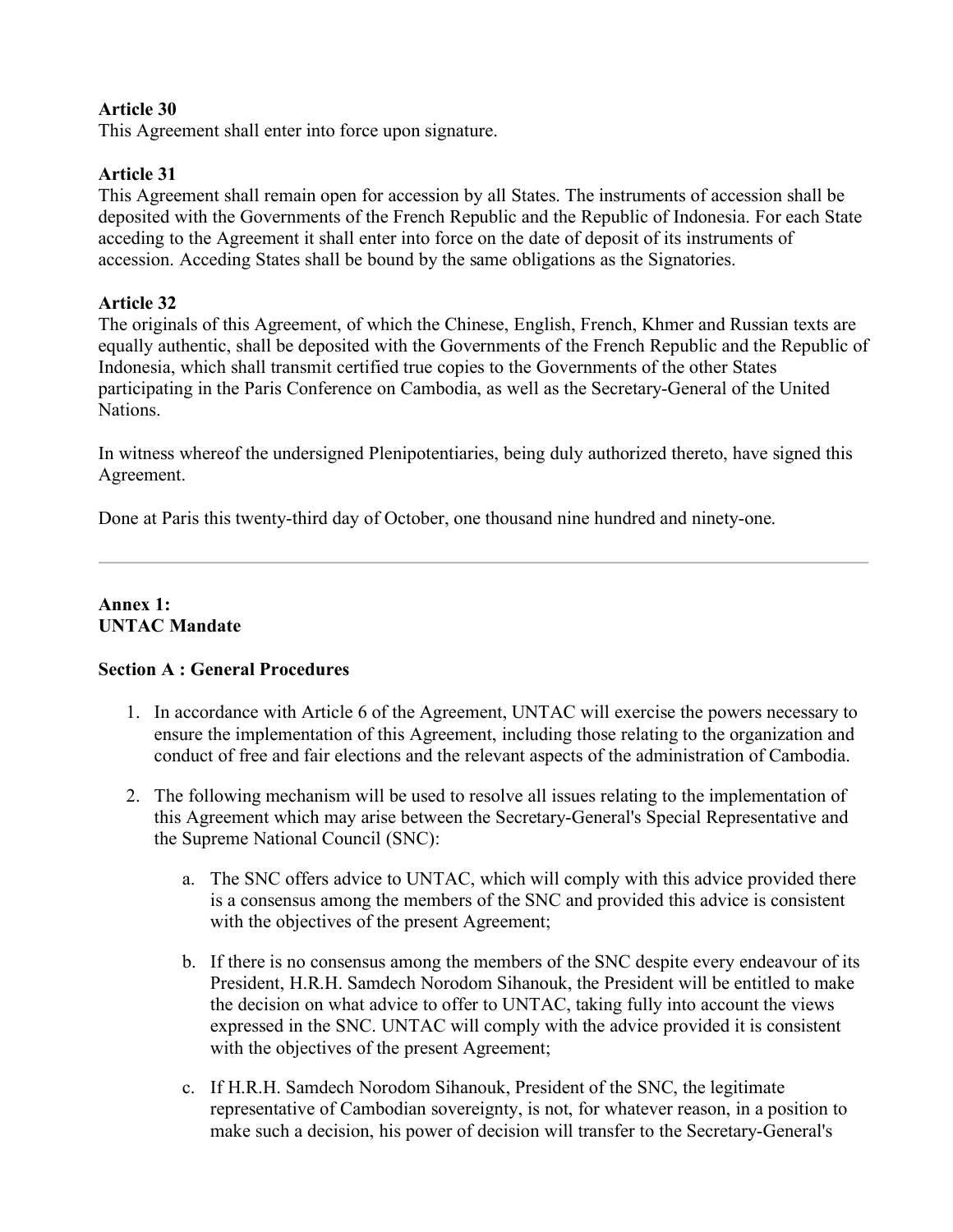Special Representative. The Special Representative will make the final decision, taking fully into account the views expressed in the SNC;

- d. Any power to act regarding the implementation of this Agreement conferred upon the SNC by the Agreement will be exercised by consensus or, failing such consensus, by its President in accordance with the procedure set out above. In the event that H.R.H. Samdech Norodom Sihanouk, President of the SNC, the legitimate representative of Cambodian sovereignty, is not, for whatever reason, in a position to act, his power to act will transfer to the Secretary-General's Special Representative, who may take the necessary action;
- e. In all cases, the Secretary-General's Special Representative will determine whether advice or action of the SNC is consistent with the present Agreement.
- 3. The Secretary-General's Special Representative or his delegate will attend the meetings of the SNC and of any subsidiary body which might be established by it and give its members all necessary information on the decisions taken by UNTAC.

# **Section B: Civil Administration**

- 1. In accordance with Article 6 of the Agreement, all administrative agencies, bodies and offices acting in the field of foreign affairs, national defence, finance, public security and information will be placed under the direct control of UNTAC, which will exercise it as necessary to ensure strict neutrality. In this respect, the Secretary-General's Special Representative will determine what is necessary and may issue directives to the above-mentioned administrative agencies, bodies and offices. Such directives may be issued to and will bind all Cambodian Parties.
- 2. In accordance with Article 6 of the Agreement, the Secretary-General's Special Representative, in consultation with the SNC, will determine which other administrative agencies, bodies and offices could directly influence the outcome of elections. These administrative agencies, bodies and offices will be placed under direct supervision or control of UNTAC and will comply with any guidance provided by it.
- 3. In accordance with Article 6 of the Agreement, the Secretary-General's Special Representative, in consultation with the SNC, will identify which administrative agencies, bodies and offices could continue to operate in order to ensure normal day-to-day life in Cambodia, if necessary, under such supervision by UNTAC as it considers necessary.
- 4. In accordance with Article 6 of the Agreement, the authority of the Secretary-General's Special Representative will include the power to:
	- a. Install in administrative agencies, bodies and offices of all the Cambodian Parties United Nations personnel, who will have unrestricted access to all administrative operations and information;
	- b. Require the reassignment or removal of any personnel of such administrative agencies, bodies and offices.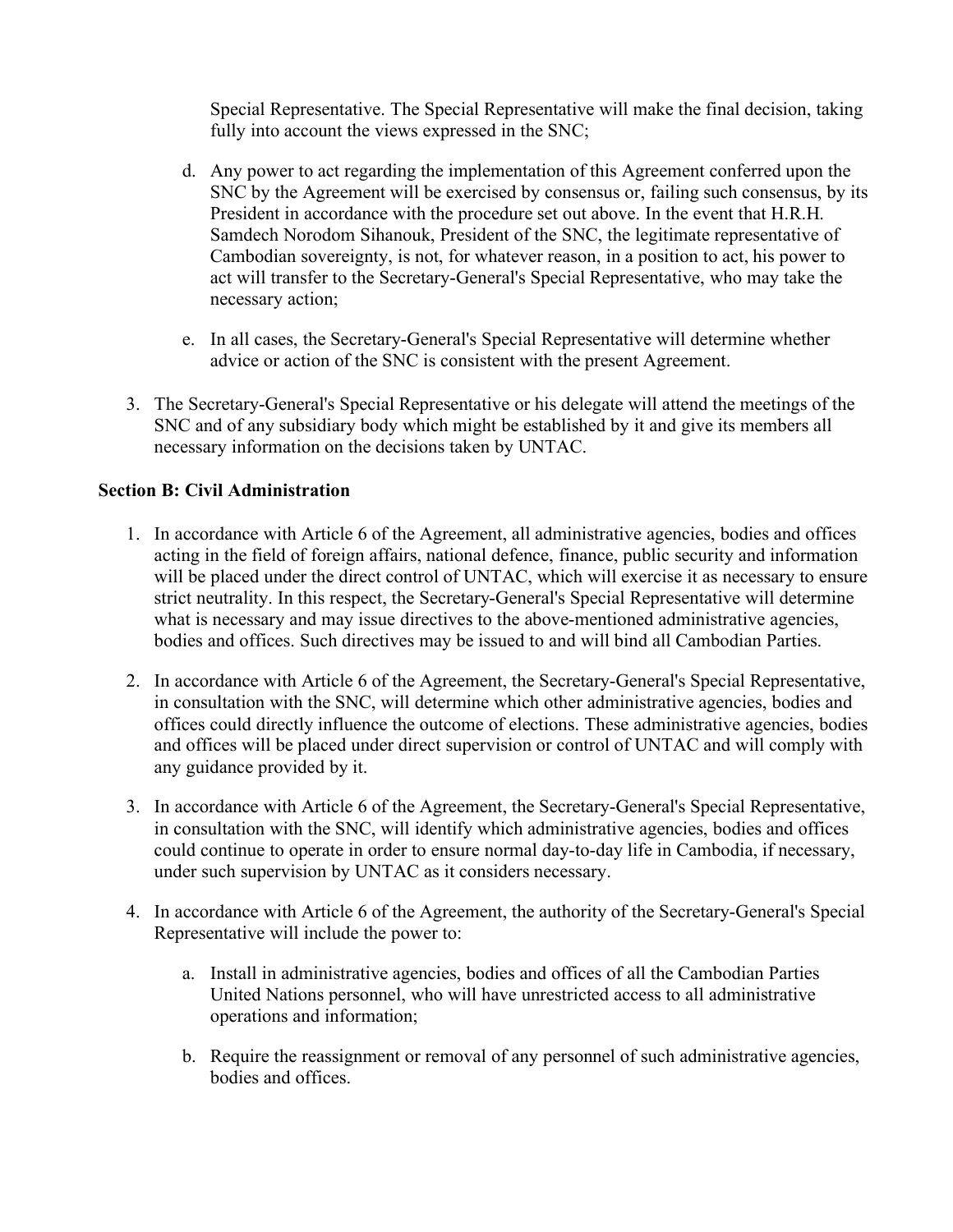- a. On the basis of the information provided in Article 1, paragraph 3, of annex 2, the Special Representative of the Secretary-General will determine, after consultation with the Cambodian Parties, those civil police necessary to perform law enforcement in Cambodia. All Cambodian Parties hereby undertake to comply with the determination made by the Special Representative in this regard;
- b. All civil police will operate under UNTAC supervision or control, in order to ensure that law and order are maintained effectively and impartially, and that human rights and fundamental freedoms are fully protected. In consultation with the SNC, UNTAC will supervise other law enforcement and judicial processes throughout Cambodia to the extent necessary to ensure the attainment of these objectives.
- 6. If the Secretary-General's Special Representative deems it necessary, UNTAC, in consultation with the SNC, will undertake investigations of complaints and allegations regarding actions by the existing administrative structures in Cambodia that are inconsistent with or work against the objectives of this comprehensive political settlement. UNTAC will also be empowered to undertake such investigation on its own initiative. UNTAC will take, when necessary, appropriate corrective steps.

### **Section C: Milltary Functions**

- 1. UNTAC will supervise, monitor and verify the withdrawal of foreign forces, the cease-fire and related measures in accordance with annex 2, including:
	- a. Verification of the withdrawal from Cambodia of all categories of foreign forces, advisers and military personnel and their weapons, ammunition and equipment, and their non-return to Cambodia;
	- b. Liaison with neighbouring Governments over any developments in or near their territory that could endanger the implementation of this Agreement;
	- c. Monitoring the cessation of outside military assistance to all Cambodian Parties;
	- d. Locating and confiscating caches of weapons and military supplies throughout the country;
	- e. Assisting with clearing mines and undertaking training programmes in mine clearance and a mine awareness programme among the Cambodian people.
- 2. UNTAC will supervise the regrouping and relocating of all forces to specifically designated cantonment areas on the basis of an operational timetable to be agreed upon, in accordance with annex 2.
- 3. As the forces enter the cantonments, UNTAC will initiate the process of arms control and reduction specified in annex 2.
- 4. UNTAC will take necessary steps regarding the phased process of demobilization of the military forces of the parties, in accordance with annex 2.

5.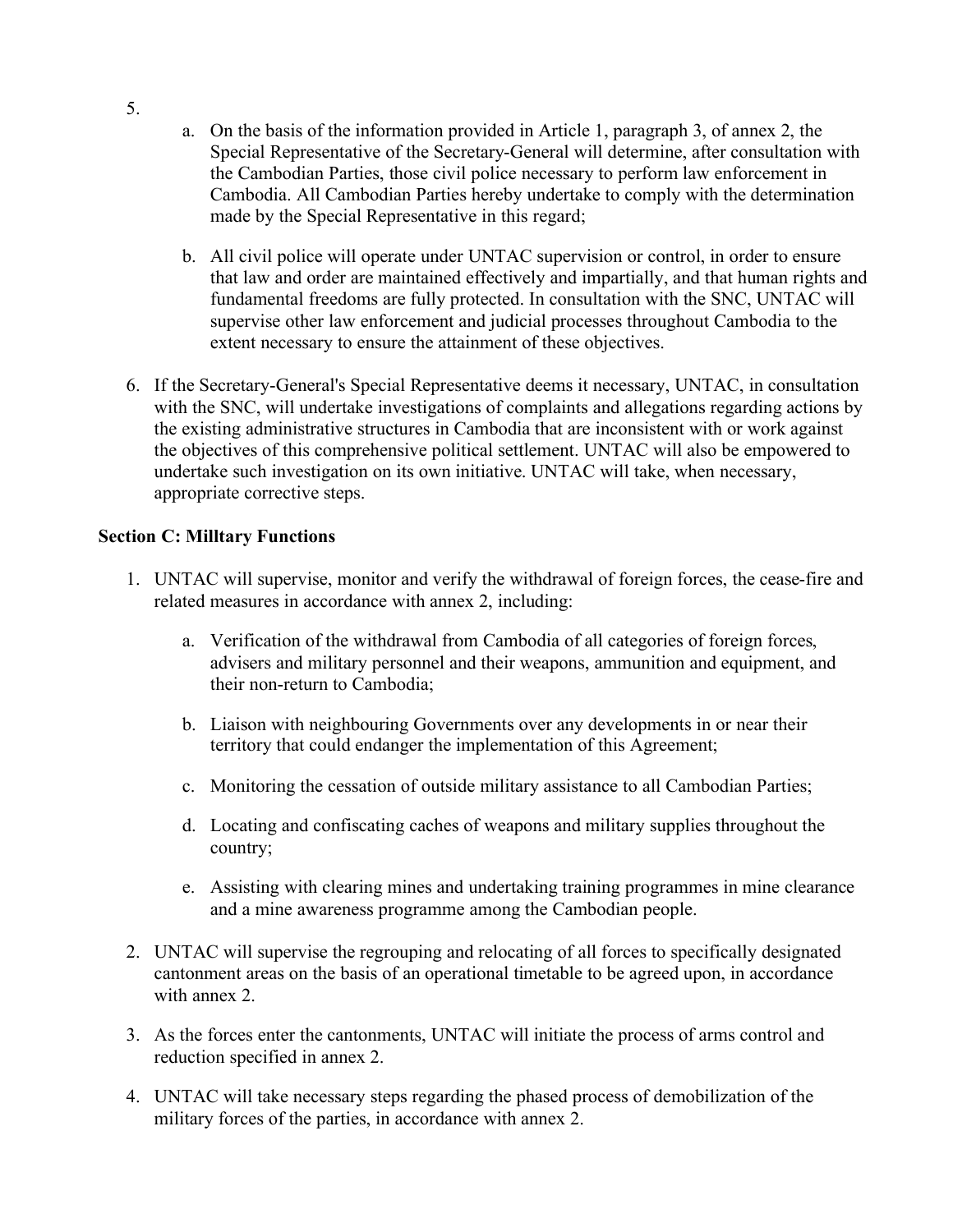5. UNTAC will assist, as necessary, the International Committee of the Red Cross in the release of all prisoners of war and civilian internees.

### **Section D: Elections**

- 1. UNTAC will organize and conduct the election referred to in Part II of this Agreement in accordance with this section and annex 3.
- 2. UNTAC may consult with the SNC regarding the organization and conduct of the electoral process.
- 3. In the exercise of its responsibilities in relation to the electoral process, the specific authority of UNTAC will include the following:
	- a. The establishment, in consultation with the SNC, of a system of laws, procedures and administrative measures necessary for the holding of a free and fair election in Cambodia, including the adoption of an electoral law and of a code of conduct regulating participation in the election in a manner consistent with respect for human rights and prohibiting coercion or financial inducement in order to influence voter preference;
	- b. The suspension or abrogation, in consultation with the SNC, of provisions of existing laws which could defeat the objects and purposes of this Agreement;
	- c. The design and implementation of a voter education programme, covering all aspects of the election, to support the election process;
	- d. The design and implementation of a system of voter registration, as a first phase of the electoral process, to ensure that eligible voters have the opportunity to register, and the subsequent preparation of verified voter registration lists;
	- e. The design and implementation of a system of registration of political parties and lists of candidates;
	- f. Ensuring fair access to the media, including press, television and radio, for all political parties contesting in the election;
	- g. The adoption and implementation of measures to monitor and facilitate the participation of Cambodians in the elections, the political campaign and the balloting procedures;
	- h. The design and implementation of a system of balloting and polling, to ensure that registered voters have the opportunity to vote;
	- i. The establishment, in consultation with the SNC, of coordinated arrangements to facilitate the presence of foreign observers wishing to observe the campaign and voting;
	- j. Overall direction of polling and the vote count;
	- k. The identification and investigation of complaints of electoral irregularities, and the taking of appropriate corrective action;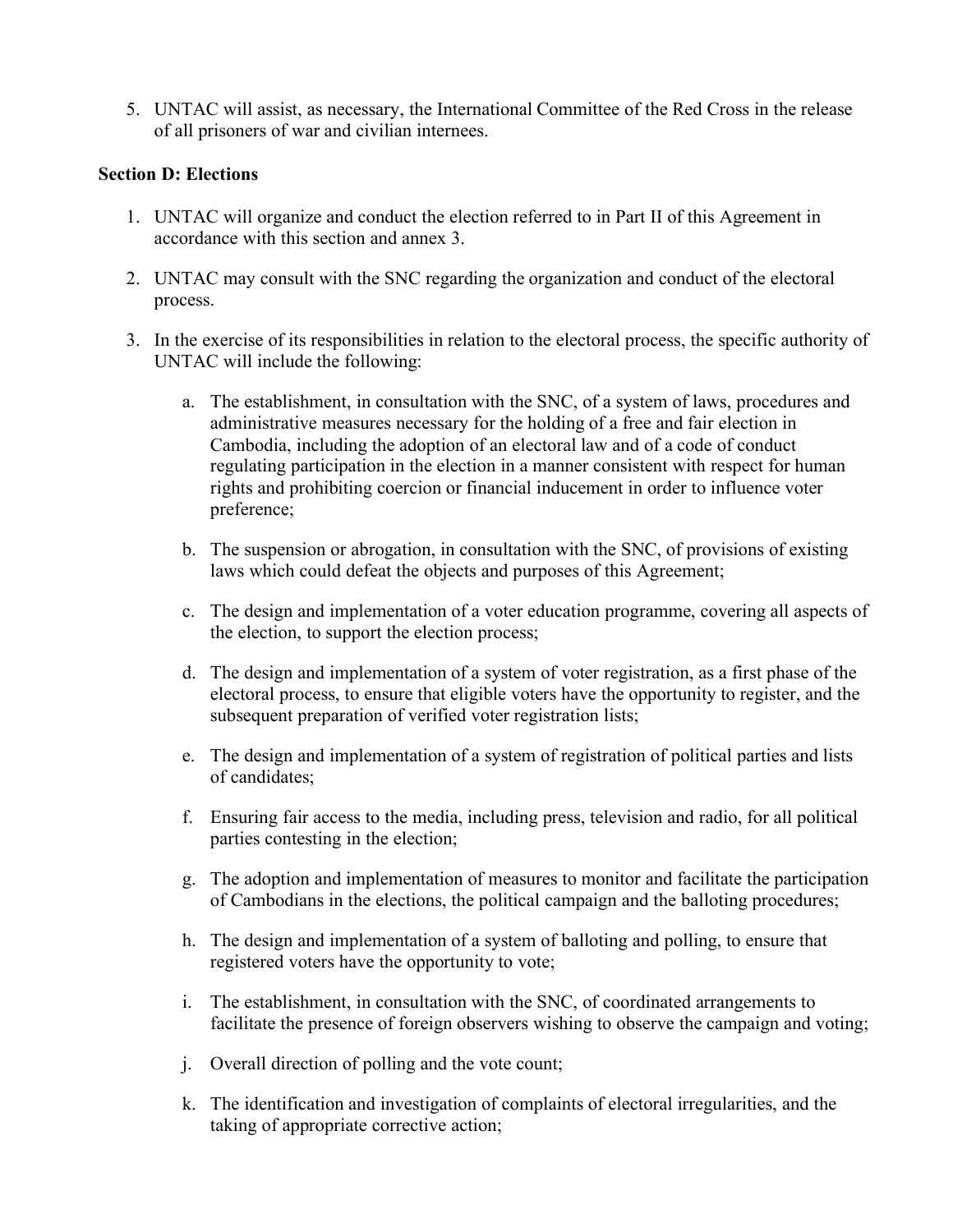- l. Determining whether or not the election was free and fair and, if so, certification of the list of persons duly elected.
- <span id="page-11-0"></span>4. In carrying out its responsibilities under the present section, UNTAC will establish a system of safeguards to assist it in ensuring the absence of fraud during the electoral process, including arrangements for Cambodian representatives to observe the registration and polling procedures and the provision of an UNTAC mechanism for hearing and deciding complaints.
- 5. The timetable for the various phases of the electoral process will be determined by UNTAC, in consultation with the SNC as provided in paragraph 2 of this section. The duration of the electoral process will not exceed nine months from the commencement of voter registration.
- 6. In organizing and conducting the electoral process, UNTAC will make every effort to ensure that the system and procedures adopted are absolutely impartial, while the operational arrangements are as administratively simple and efficient as possible.

### **Section E: Human Rights**

In accordance with Article 16, UNTAC will make provisions for:

- a. The development and implementation of a programme of human rights education to promote respect for and understanding of human rights;
- b. General human rights oversight during the transitional period;
- c. The investigation of human rights complaints. and. Where appropriate, corrective action.

# **Annex 2: Withdrawal, Cease-Fire and Related Measures**

#### **Article I: Cease-fire**

- 1. All Cambodian Parties (hereinafter referred to as "the Parties") agree to observe a comprehensive cease-fire on land and water and in the air. This cease-fire will be implemented in two phases. During the first phase, the cease-fire will be observed with the assistance of the Secretary General of the United Nations through his good offices. During the second phase, which should commence as soon as possible, the cease-fire will be supervised, monitored and verified by UNTAC. The Commander of the military component of UNTAC, in consultation with the Parties, shall determine the exact time and date at which the second phase will commence. This date will be set at least four weeks in advance of its coming into effect.
- 2. The Parties undertake that, upon the signing of this Agreement, they will observe a cease-fire and will order their armed forces immediately to disengage and refrain from all hostilities and any deployment, movement or action that would extend the territory they control or that might lead to a resumption of fighting, pending the commencement of the second phase. "Forces" are agreed to include all regular, provincial, district, paramilitary and other auxiliary forces.

During the first phase, the Secretary-General of the United Nations will provide his good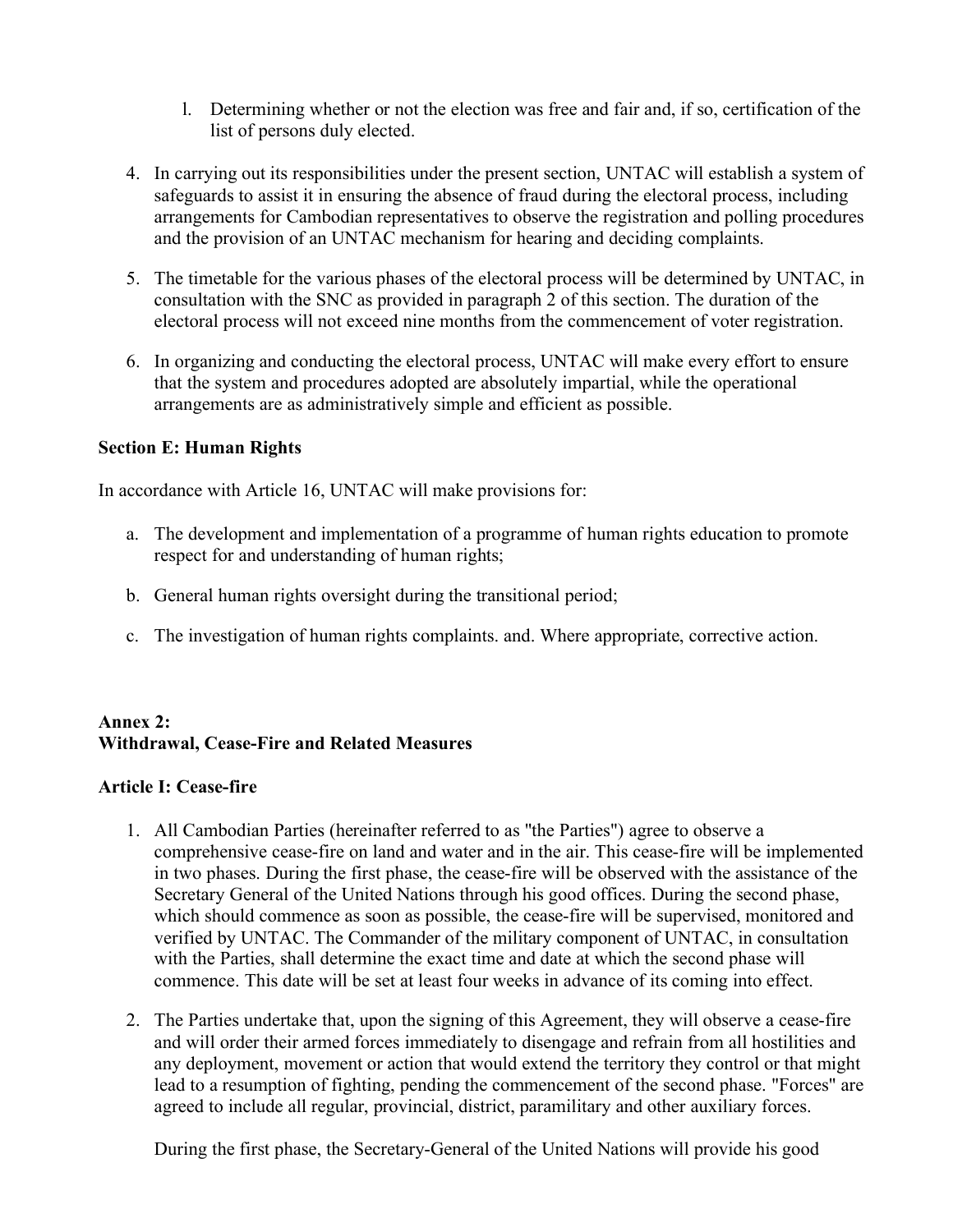offices to the Parties to assist them in its observance. The Parties undertake to cooperate with the Secretary-General or his representatives in the exercise of his good offices in this regard.

- 3. The Parties agree that, immediately upon the signing of this Agreement, the following information will be provided to the United Nations:
	- a. Total strength of their forces, organization, precise number and location of deployments inside and outside Cambodia. The deployment will be depicted on a map marked with locations of all troop positions, occupied or unoccupied, including staging camps, supply bases and supply routes;
	- b. Comprehensive lists of arms, ammunition and equipment held by their forces, and the exact locations at which those arms, ammunition and equipment are deployed;
	- c. Detailed record of their minefields, including types and characteristics of mines laid and information of booby traps used by them together with any information available to them about minefields laid or booby traps used by the other Parties;
	- d. Total strength of their police forces, organization, precise numbers and locations of deployments as well as comprehensive lists of their arms, ammunition and equipment and the exact locations at which those arms, ammunition and equipment are deployed.
- 4. Immediately upon his arrival in Cambodia, and not later than four weeks before the beginning of the second phase, the Commander of the military component of UNTAC will, in consultation with the Parties, finalize UNTAC's plan for the regroupment and cantonment of the forces of the Parties and for the storage of their arms, ammunition and equipment, in accordance with Article lll of this annex. This plan will include the designation of regroupment and cantonment areas, as well as an agreed timetable. The cantonment areas will be established at battalion size or larger.
- 5. The Parties agree to take steps to inform their forces at least two weeks before the beginning of the second phase, using all possible means of communication, about the agreed date and time of the beginning of the second phase, about the agreed plan for the regroupment and cantonment of their forces and for the storage of their arms, ammunition and equipment and, in particular, about the exact locations of the regroupment areas to which their forces are to report. Such information will continue to be disseminated for a period of four weeks after the beginning of the second phase.
- 6. The Parties shall scrupulously observe the cease-fire and will not resume any hostilities by land, water or air. The commanders of their armed forces will ensure that all troops under their command remain on their respective positions, pending their movement to the designated regroupment areas, and refrain from all hostilities and from any deployment or movement or action which would extend the territory they control or which might lead to a resumption of fighting.

# **Article II: Liaison system and Mixed Military Working Group**

A Mixed Military Working Group (MMWG) will be established with a view to resolving any problems that may arise in the observance of the cease-fire. It will be chaired by the most senior United Nations military officer in Cambodia or his representative. Each Party agrees to designate an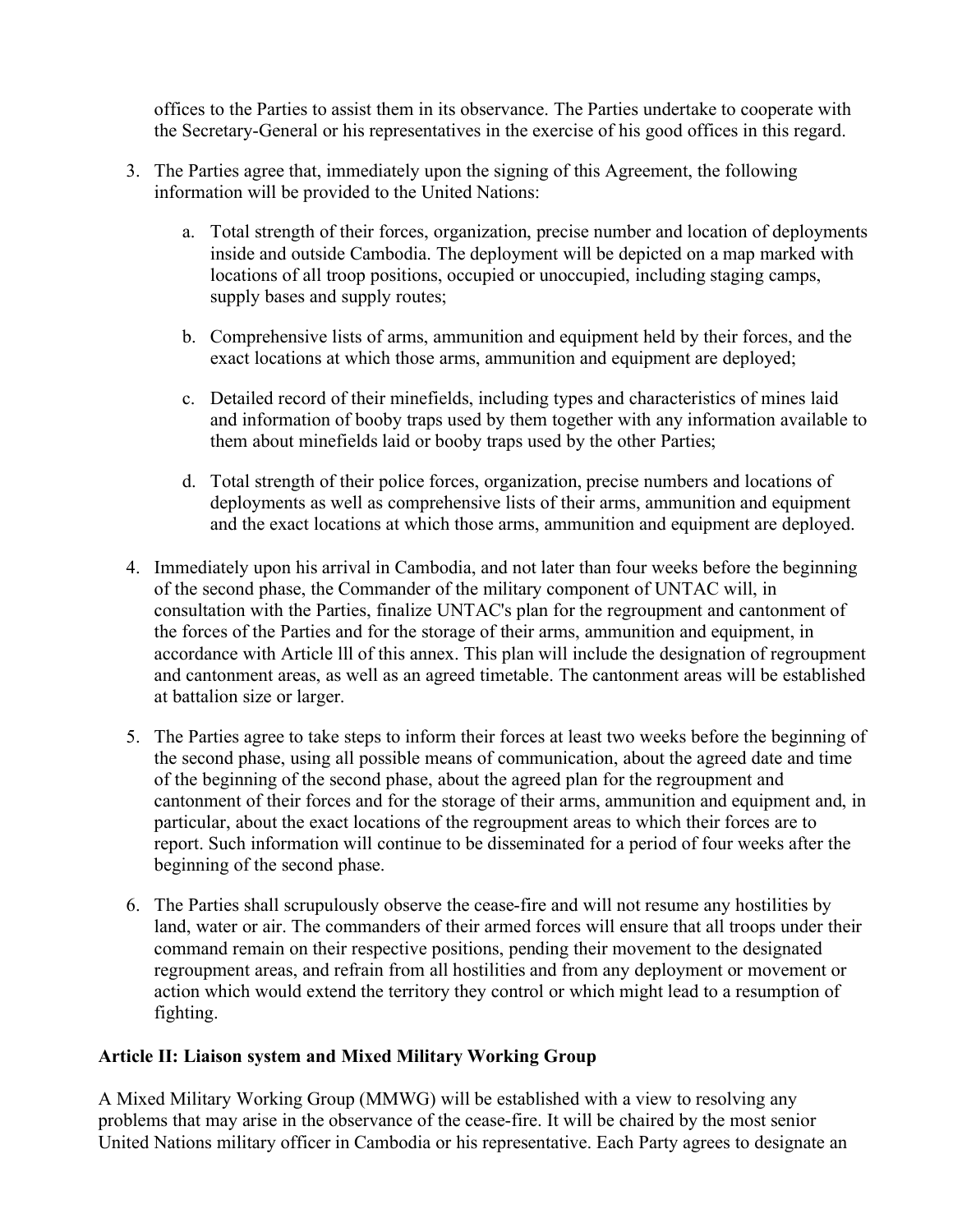officer of the rank of brigadier or equivalent to serve on the MMWG. Its composition, method of operation and meeting places will be determined by the most senior United Nations military officer in consultation with the Parties. Similar liaison arrangements will be made at lower military command levels to resolve practical problems on the ground.

# **Article III: Regroupment and cantonment of the forces of the Parties and storage of their arms, ammunition and equipment**

- 1. In accordance with the operational timetable referred to in paragraph 4 of Article I of the present annex, all forces of the Parties that are not already in designated cantonment areas will report to designated regroupment areas, which will be established and operated by the military component of UNTAC. These regroupment areas will be established and operational not later than one week prior to the date of the beginning of the second phase. The Parties agree to arrange for all their forces, with all their arms, ammunition and equipment, to report to regroupment areas within two weeks after the beginning of the second phase. All personnel who have reported to the regroupment areas will thereafter be escorted by personnel of the military component of UNTAC, with their arms, ammunition and equipment, to designated cantonment areas. All Parties agree to ensure that personnel reporting to the regroupment areas will be able to do so in full safety and without any hindrance.
- 2. On the basis of the information provided in accordance with paragraph 3 of Article I of the present annex, UNTAC will confirm that the regroupment and cantonment processes have been completed in accordance with the plan referred to in paragraph 4 of Article I of this annex. UNTAC will endeavour to complete these processes within four weeks from the date of the beginning of the second phase. On the completion of regroupment of all forces and of their movement to cantonment areas, respectively, the Commander of the military component of UNTAC will so inform each of the four Parties.
- 3. The Parties agree that, as their forces enter the designated cantonment areas, their personnel will be instructed by their commanders to immediately hand over all their arms, ammunition and equipment to UNTAC for storage in the custody of UNTAC.
- 4. UNTAC will check the arms, ammunition and equipment handed over to it against the lists referred to in paragraph 3. b) of Article I of this annex, in order to verify that all the arms, ammunition and equipment in the possession of the Parties have been placed under its custody.

# **Article IV: Resupply of forces during cantonment**

The military component of UNTAC will supervise the resupply of all forces of the Parties during the regroupment and cantonment processes. Such resupply will be confined to items of a non-lethal nature such as food, water, clothing and medical supplies as well as provision of medical care.

# **Article V: Ultimate disposition of the forces of the Parties and of their arms, ammunition and equipment**

1. In order to reinforce the objectives of a comprehensive political settlement, minimize the risks of a return to warfare, stabilize the security situation and build confidence among the Parties to the conflict, all Parties agree to undertake a phased and balanced process of demobilization of at least 70 per cent of their military forces. This process shall be undertaken in accordance with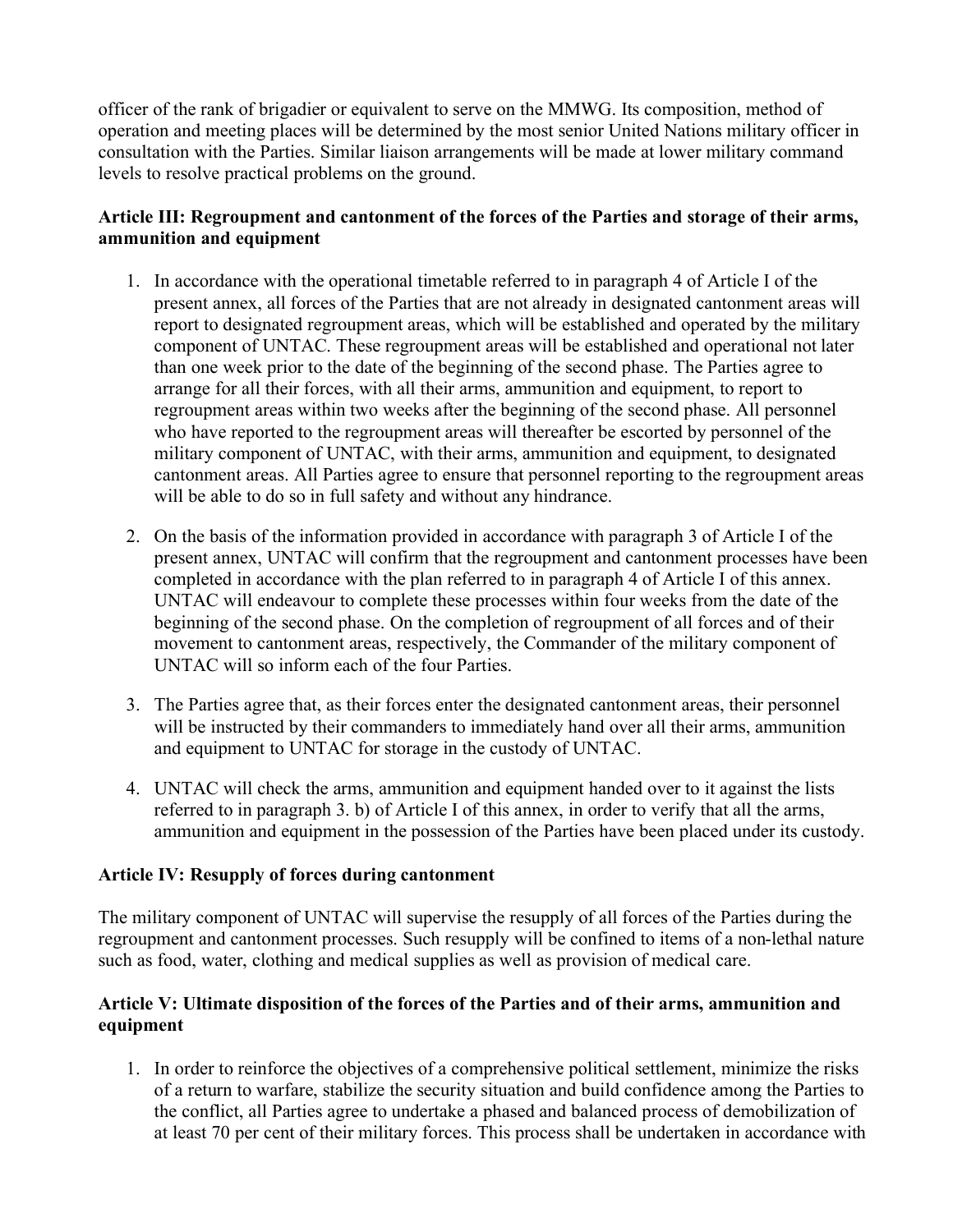a detailed plan to be drawn up by UNTAC on the basis of the information provided under Article I of this annex and in consultation with the Parties. It should be completed prior to the end of the process of registration for the elections and on a date to be determined by the Special Representative of the Secretary General.

- 2. The Cambodian Parties hereby commit themselves to demobilize all their remaining forces before or shortly after the elections and, to the extent that full demobilization is unattainable, to respect and abide by whatever decision the newly elected government that emerges in accordance with Article 12 of this Agreement takes with regard to the incorporation of parts or all of those forces into a new national army. Upon completion of the demobilization referred to in paragraph 1, the Cambodian Parties and the Special Representative of the Secretary General shall undertake a review regarding the final disposition of the forces remaining in the cantonments, with a view to determining which of the following shall apply:
	- a. If the Parties agree to proceed with the demobilization of all or some of the forces remaining in the cantonments, preferably prior to or otherwise shortly after the elections, the Special Representative shall prepare a timetable for so doing, in consultation with them;
	- b. Should total demobilization of all of the residual forces before or shortly after the elections not be possible, the Parties hereby undertake to make available all of their forces remaining in cantonments to the newly elected government that emerges in accordance with Article 12 of this Agreement, for consideration for incorporation into a new national army. They further agree that any such forces which are not incorporated into the new national army will be demobilized forthwith according to a plan to be prepared by the Special Representative. With regard to the ultimate disposition of the remaining forces and all the arms, ammunition and equipment, UNTAC, as it withdraws from Cambodia, shall retain such authority as is necessary to ensure an orderly transfer to the newly elected government of those responsibilities it has exercised during the transitional period.
- 3. UNTAC will assist, as required, with the reintegration into civilian life of the forces demobilized prior to the elections.
- 4.
- a. UNTAC will control and guard all the arms, ammunition and equipment of the Parties throughout the transitional period;
- b. As the cantoned forces are demobilized in accordance with paragraph 1 above, there will be a parallel reduction by UNTAC of the arms, ammunition and equipment stored on site in the cantonment areas. For the forces remaining in the cantonment areas, access to their arms, ammunition and equipment shall only be on the basis of the explicit authorization of the Special Representative of the Secretary-General;
- c. If there is a further demobilization of the military forces in accordance with paragraph 2. a) above, there will be a commensurate reduction by UNTAC of the arms, ammunition and equipment stored on site in the cantonment areas;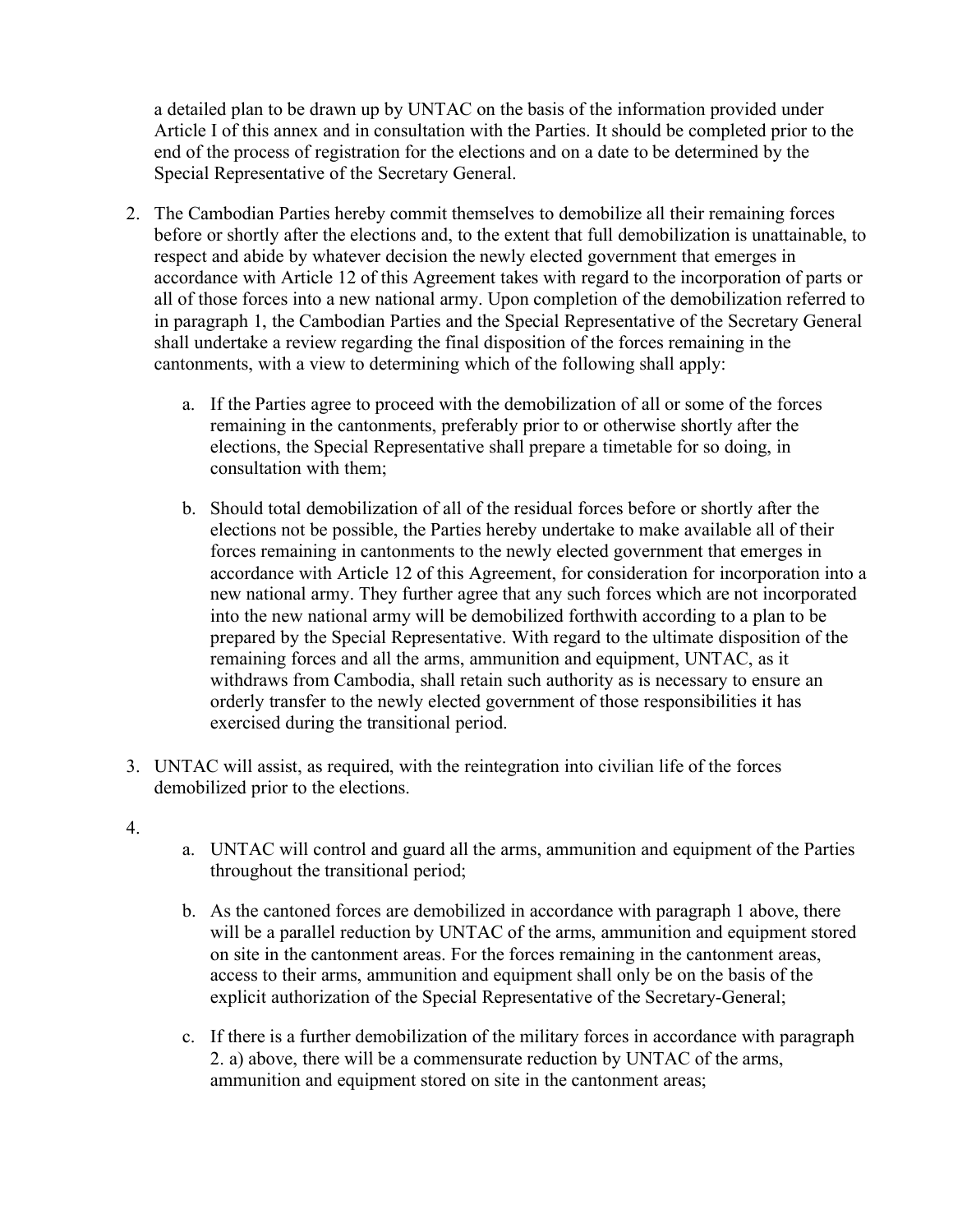d. The ultimate disposition of all arms, ammunition and equipment will be determined by the government that emerges through the free and fair elections in accordance with Article 12 of this Agreement.

# **Article VI : Verification of withdrawal from Cambodia and non-return of all categories of foreign forces**

- 1. UNTAC shall be provided, no later than two weeks before the commencement of the second phase of the cease-fire, with detailed information in writing regarding the withdrawal of foreign forces. This information shall include the following elements:
	- a. Total strength of these forces and their organization and deployment;
	- b. Comprehensive lists of arms, ammunition and equipment held by these forces, and their exact locations;
	- c. Withdrawal plan (already implemented or to be implemented), including withdrawal routes, border crossing points and time of departure from Cambodia.
- 2. On the basis of the information provided in accordance with paragraph 1 above, UNTAC will undertake an investigation in the manner it deems appropriate. The Party providing the information will be required to make personnel available to accompany UNTAC investigators.
- 3. Upon confirmation of the presence of any foreign forces, UNTAC will immediately deploy military personnel with the foreign forces and accompany them until they have withdrawn from Cambodian territory. UNTAC will also establish checkpoints on withdrawal routes, border crossing points and airfields to verify the withdrawal and ensure the non return of all categories of foreign forces.
- 4. The Mixed Military Working Group (MMWG) provided for in Article II of this annex will assist UNTAC in fulfilling the above-mentioned tasks.

# **Article VII: Cessation of outside military assistance to all Cambodian Parties**

- 1. All Parties undertake, from the time of the signing of this Agreement, not to obtain or seek any outside military assistance, including weapons, ammunition and military equipment from outside sources.
- 2. The Signatories whose territory is adjacent to Cambodia, namely, the Governments of the Lao People's Democratic Republic, the Kingdom of Thailand and the Socialist Republic of Viet Nam, undertake to:
	- a. Prevent the territories of their respective States, including land territory, territorial sea and air space, from being used for the purpose of providing any form of military assistance to any of the Cambodian Parties. Resupply of such items as food, water, clothing and medical supplies through their territories will be allowed, but shall, without prejudice to the provisions of sub-paragraph c) below, be subject to UNTAC supervision upon arrival in Cambodia;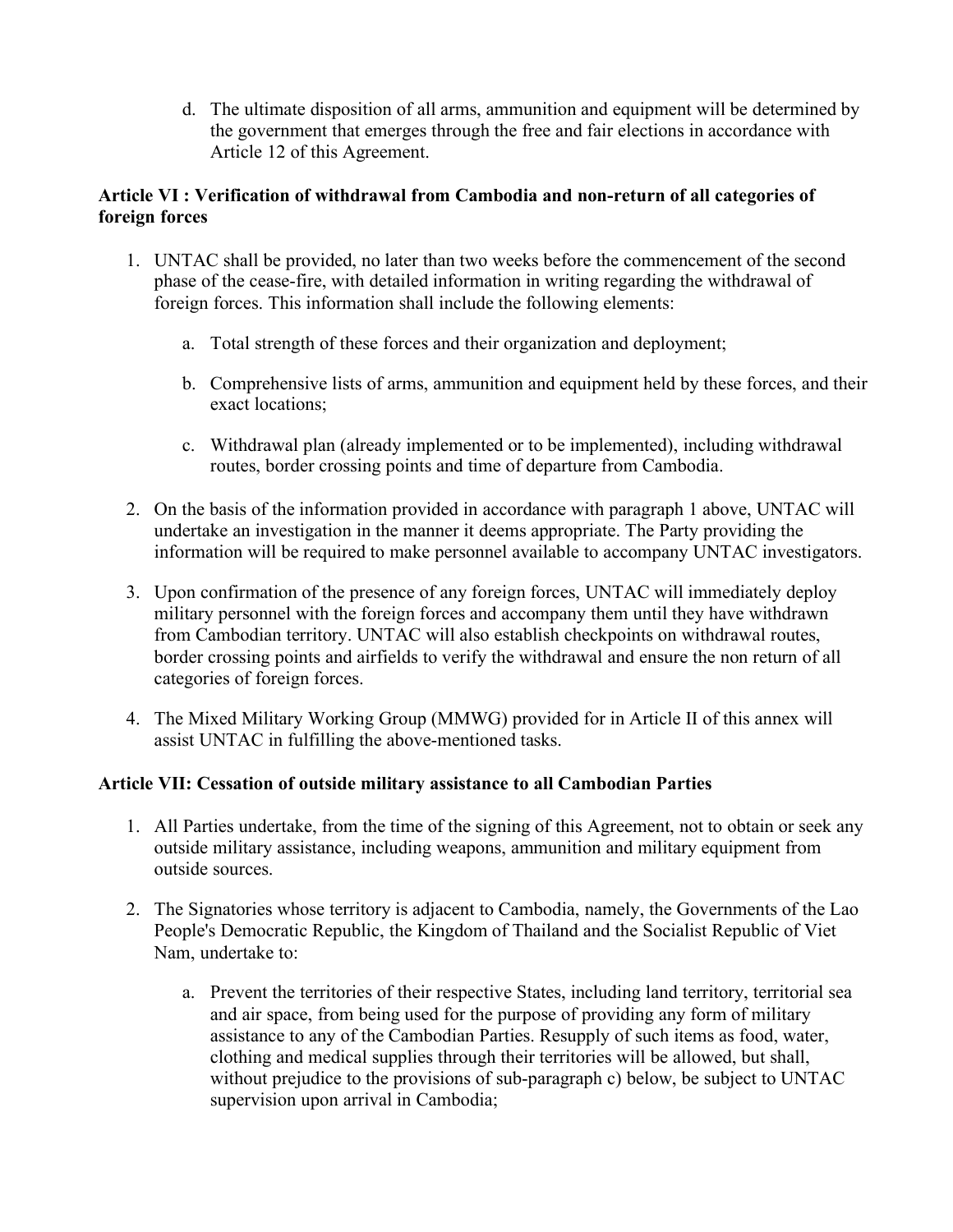- b. Provide written confirmation to the Commander of the military component of UNTAC, not later than four weeks after the second phase of the cease-fire begins, that no forces, arms, ammunition or military equipment of any of the Cambodian Parties are present on their territories;
- c. Receive an UNTAC liaison officer in each of their capitals and designate an officer of the rank of colonel or equivalent, not later than four weeks after the beginning of the second phase of the cease-fire, in order to assist UNTAC in investigating, with due respect for their sovereignty, any complaints that activities are taking place on their territories that are contrary to the provisions of the comprehensive political settlement.
- 3. To enable UNTAC to monitor the cessation of outside assistance to all Cambodian Parties, the Parties agree that, upon signature of this Agreement, they will provide to UNTAC any information available to them about the routes and means by which military assistance, including weapons, ammunition and military equipment, have been supplied to any of the Parties. Immediately after the second phase of the cease-fire begins, UNTAC will take the following practical measures:
	- a. Establish checkpoints along the routes and at selected locations along the Cambodian side of the border and at airfields inside Cambodia;
	- b. Patrol the coastal and inland waterways of Cambodia;
	- c. Maintain mobile teams at strategic locations within Cambodia to patrol and investigate allegations of supply of arms to any of the Parties.

# **Article VIII: Caches of weapons and military supplies**

- 1. In order to stabilize the security situation, build confidence and reduce arms and military supplies throughout Cambodia, each Party agrees to provide to the Commander of the military component of UNTAC, before a date to be determined by him, all information at its disposal, including marked maps, about known or suspected caches of weapons and military supplies throughout Cambodia.
- 2. On the basis of information received, the military component of UNTAC shall, after the date referred to in paragraph 1, deploy verification teams to investigate each report and destroy each cache found.

#### **Article IX: Unexploded ordnance devices**

- 1. Soon after arrival in Cambodia, the military component of UNTAC shall ensure, as a first step, that all known minefields are clearly marked.
- 2. The Parties agree that, after completion of the regroupment and cantonment processes in accordance with Article III of the present annex, they will make available mine-clearing teams which, under the supervision and control of UNTAC military personnel, will leave the cantonment areas in order to assist in removing, disarming or deactivating remaining unexploded ordnance devices. Those mines or objects which cannot be removed, disarmed or deactivated will be clearly marked in accordance with a system to be devised by the military component of UNTAC.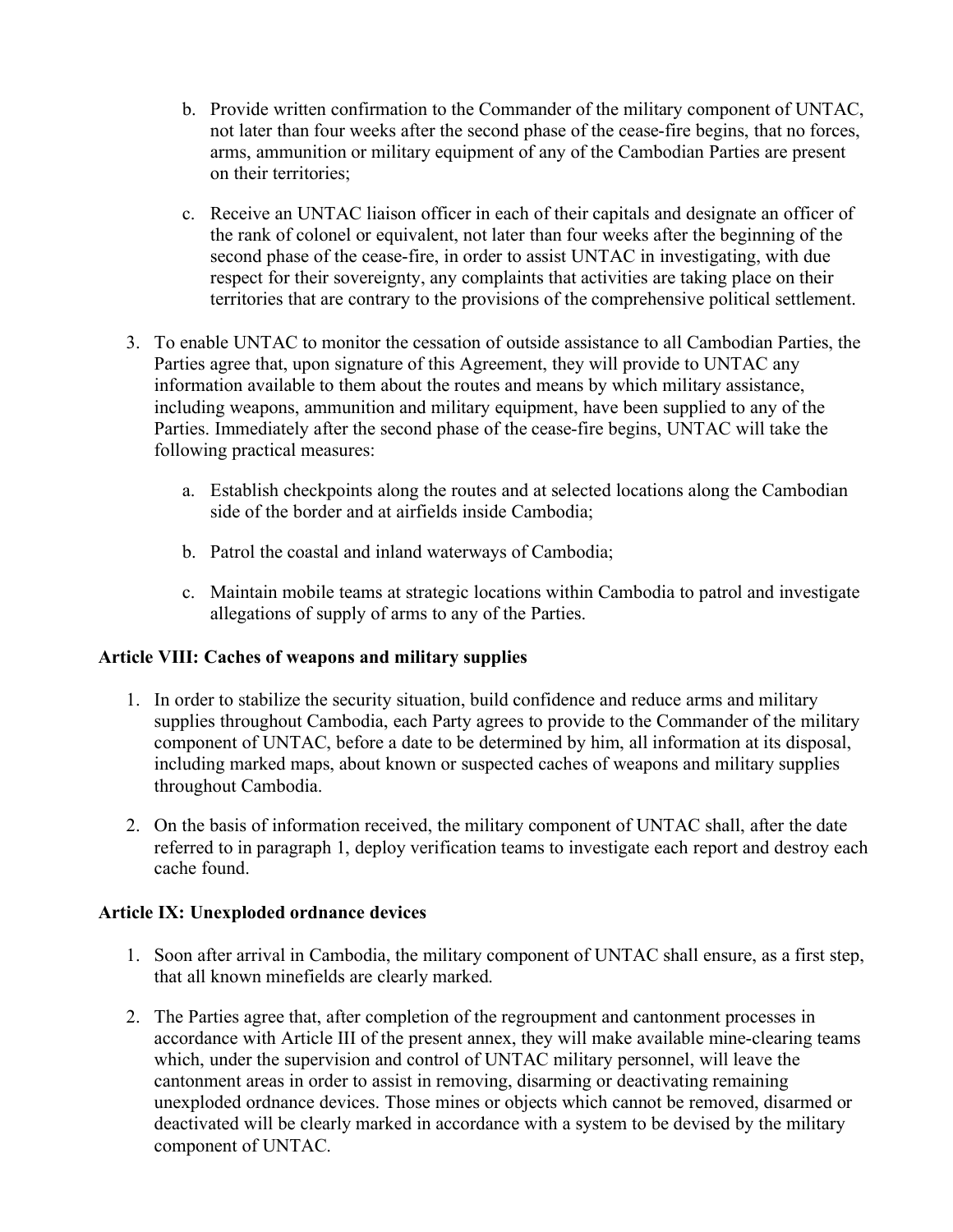- 3. UNTAC shall:
	- a. Conduct a mass public education programme in the recognition and avoidance of explosive devices;
	- b. Train Cambodian volunteers to dispose of unexploded ordnance devices;
	- c. Provide emergency first-aid training to Cambodian volunteers.

# **Article X: Investigation of violations**

- 1. After the beginning of the second phase, upon receipt of any information or complaint from one of the Parties relating to a possible case of non compliance with any of the provisions of the present annex or related provisions, UNTAC will undertake an investigation in the manner which it deems appropriate. Where the investigation takes place in response to a complaint by one of the Parties, that Party will be required to make personnel available to accompany the UNTAC investigators. The results of such investigation will be conveyed by UNTAC to the complaining Party and the Party complained against, and if necessary to the SNC.
- 2. UNTAC will also carry out investigations on its own initiative in other cases when it has reason to believe or suspect that a violation of this annex or related provisions may be taking place.

# **Article XI : Release of prisoners of war**

The military component of UNTAC will provide assistance as required to the International Committee of the Red Cross in the latter's discharge of its functions relating to the release of prisoners of war.

# **Article XII: Repatriation and resettlement of displaced Cambodians**

The military component of UNTAC will provide assistance as necessary in the repatriation of Cambodian refugees and displaced persons carried out in accordance with Articles 19 and 20 of this Agreement, in particular in the clearing of mines from repatriation routes, reception centres and resettlement areas, as well as in the protection of the reception centres.

### **Annex 3: Elections**

- 1. The constituent assembly referred to in Article 12 of the Agreement shall consist of 120 members. Within three months from the date of the election, it shall complete its tasks of drafting and adopting a new Cambodian Constitution and transform itself into a legislative assembly which will form a new Cambodian Government.
- 2. The election referred to in Article 12 of the Agreement will be held throughout Cambodia on a provincial basis in accordance with a system of proportional representation on the basis of lists of candidates put forward by political parties.
- 3. All Cambodians, including those who at the time of signature of this Agreement are Cambodian refugees and displaced persons, will have the same rights, freedoms and opportunities to take part in the electoral process.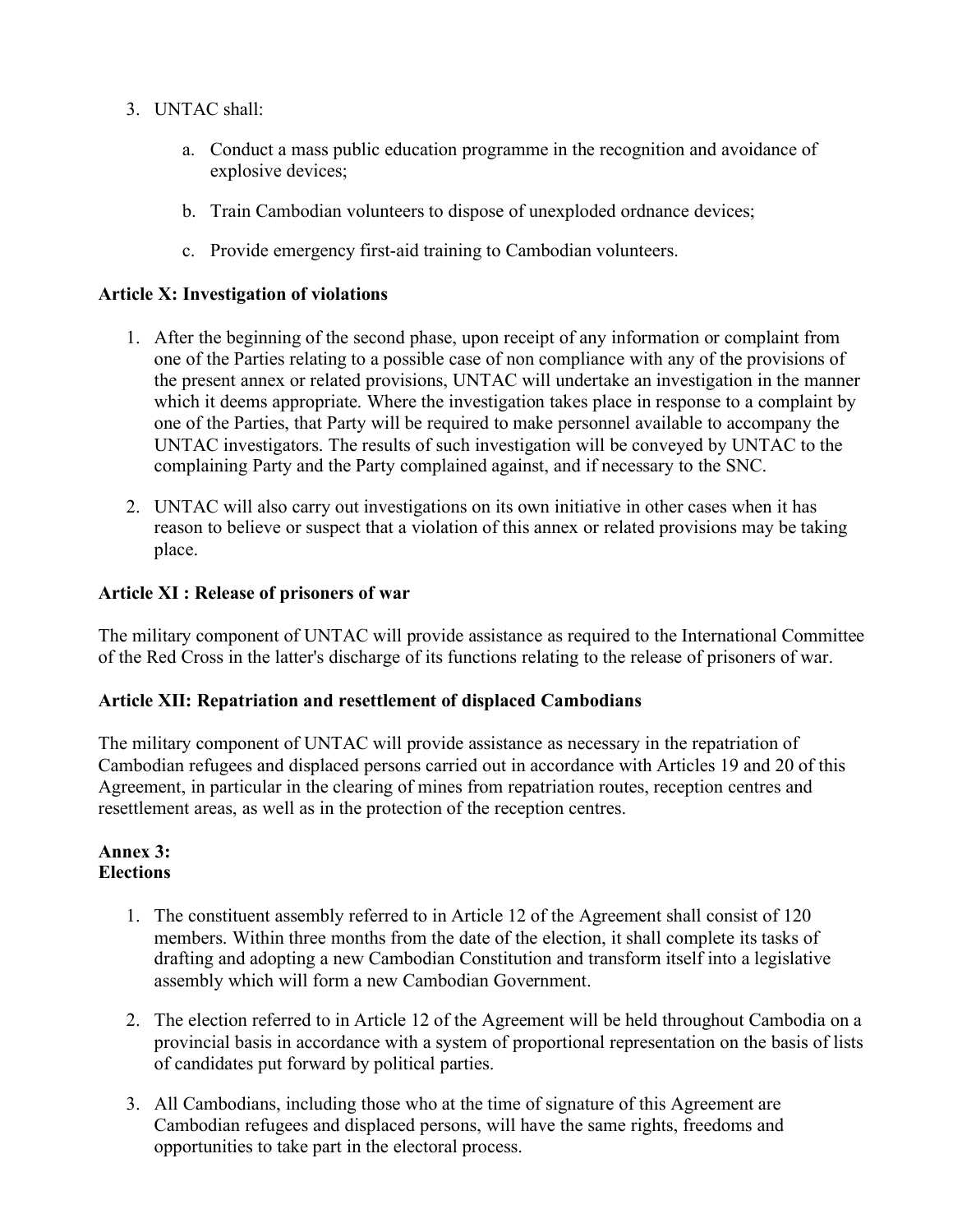- <span id="page-18-0"></span>4. Every person who has reached the age of eighteen at the time of application to register, or who turns eighteen during the registration period, and who either was born in Cambodia or is the child of a person born in Cambodia, will be eligible to vote in the election.
- 5. Political parties may be formed by any group of five thousand registered voters. Party platforms shall be consistent with the principles and objectives of the Agreement on a comprehensive political settlement.
- 6. Party affiliation will be required in order to stand for election to the constituent assembly. Political parties will present lists of candidates standing for election on their behalf, who will be registered voters.
- 7. Political parties and candidates will be registered in order to stand for election. UNTAC will confirm that political parties and candidates meet the established criteria in order to qualify for participation in the election. Adherence to a Code of Conduct established by UNTAC in consultation with the SNC will be a condition for such participation.
- 8. Voting will be by secret ballot, with provision made to assist those who are disabled or who cannot read or write.
- 9. The freedoms of speech, assembly and movement will be fully respected. All registered political parties will enjoy fair access to the media, including the press, television and radio.

# **Annex 4: Repatriation of Cambodian Refugees and Displaced Persons**

# **Part I . Introduction**

1. As part of the comprehensive political settlement, every assistance will need to be given to Cambodian refugees and displaced persons as well as to countries of temporary refuge and the country of origin in order to facilitate the voluntary return of all Cambodian refugees and displaced persons in a peaceful and orderly manner. It must also be ensured that there would be no residual problems for the countries of temporary refuge. The country of origin with responsibility towards its own people will accept their return as conditions become conducive.

# **Part II : Conditions Conducive to The Return of Refugees and Displaced Persons**

- 2. The task of rebuilding the Cambodian nation will require the harnessing of all its human and natural resources. To this end, the return to the place of their choice of Cambodians from their temporary refuge and elsewhere outside their country of origin will make a major contribution.
- 3. Every effort should be made to ensure that the conditions which have led to a large number of Cambodian refugees and displaced persons seeking refuge in other countries should not recur. Nevertheless, some Cambodian refugees and displaced persons will wish and be able to return spontaneously to their homeland.
- 4. There must be full respect for the human rights and fundamental freedoms of all Cambodians, including those of the repatriated refugees and displaced persons, in recognition of their entitlement to live in peace and security, free from intimidation and coercion of any kind.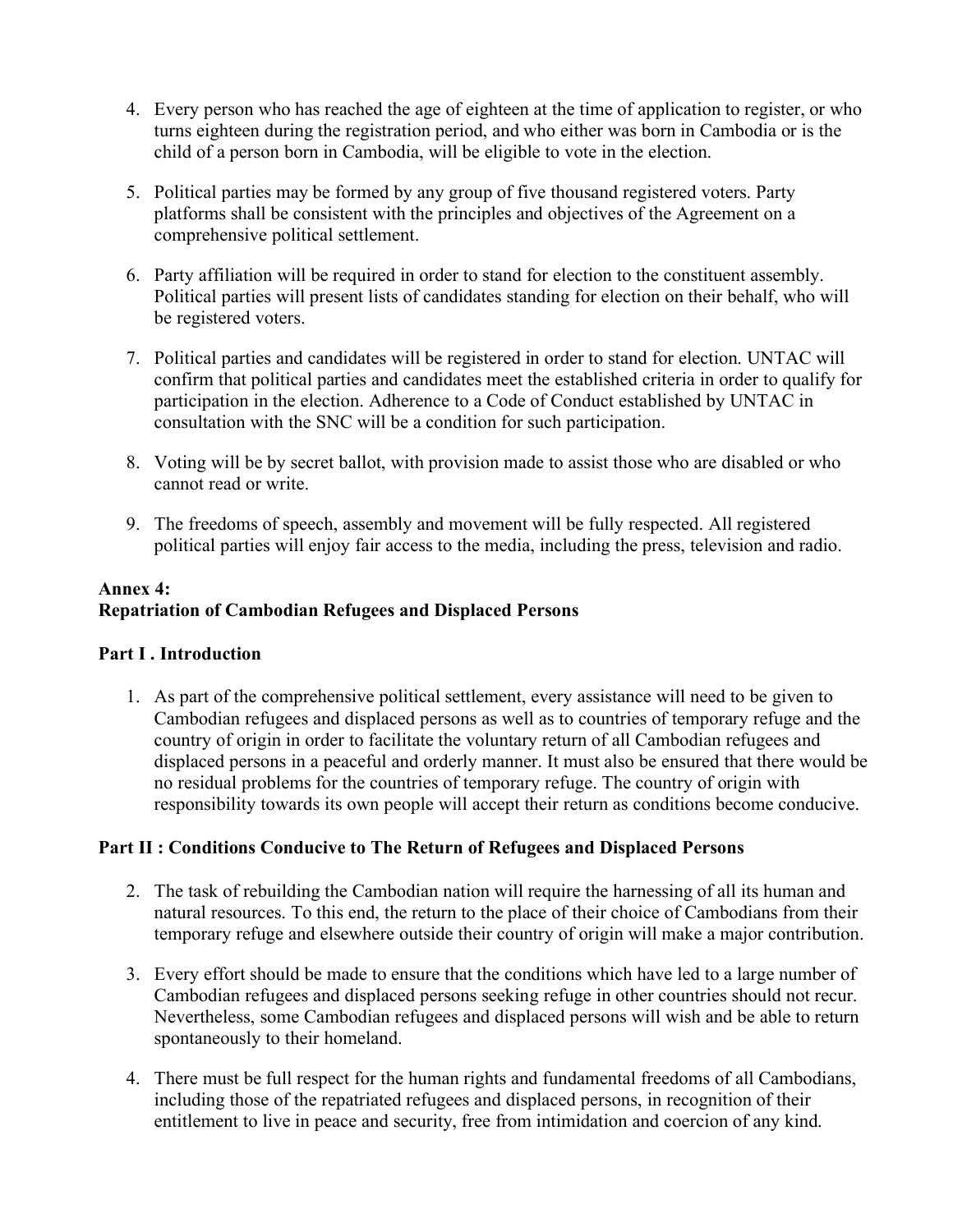These rights would include, *inter alia*, freedom of movement within Cambodia, the choice of domicile and employment, and the right to property.

- 5. In accordance with the comprehensive political settlement, every effort should be made to create concurrently in Cambodia political, economic and social conditions conducive to the return and harmonious integration of the Cambodian refugees and displaced persons.
- 6. With a view to ensuring that refugees and displaced persons participate in the elections, mass repatriation should commence and be completed as soon as possible, taking into account all the political, humanitarian, logistical, technical and socio-economic factors involved, and with the cooperation of the SNC.
- 7. Repatriation of Cambodian refugees and displaced persons should be voluntary and their decision should be taken in full possession of the facts. Choice of destination within Cambodia should be that of the individual. The unity of the family must be preserved.

# **Part III . Operational Factors**

- 8. Consistent with respect for principles of national sovereignty in the countries of temporary refuge and origin, and in close cooperation with the countries of temporary refuge and origin, full access by the Office of the United Nations High Commissioner for Refugees (UNHCR), ICRC and other relevant international agencies should be guaranteed to all Cambodian refugees and displaced persons, with a view to the agencies undertaking the census, tracing, medical assistance, food distribution and other activities vital to the discharge of their mandate and operational responsibilities; such access should also be provided in Cambodia to enable the relevant international organizations to carry out their traditional monitoring as well as operational responsibilities.
- 9. In the context of the comprehensive political settlement, the Signatories note with satisfaction that the Secretary-General of the United Nations has entrusted UNHCR with the role of leadership and coordination among intergovernmental agencies assisting with the repatriation and relief of Cambodian refugees and displaced persons. The Signatories look to all nongovernmental organizations to coordinate as much as possible their work for the Cambodian refugees and displaced persons with that of UNHCR.
- 10. The SNC, the Governments of the countries in which the Cambodian refugees and displaced persons have sought temporary refuge, and the countries which contribute to the repatriation and integration effort will wish to monitor closely and facilitate the repatriation of the returnees. An ad hoc consultative body should be established for a limited term for these purposes. The UNHCR, the ICRC, and other international agencies as appropriate, as well as UNTAC, would be invited to join as full participants.
- 11. Adequately monitored short-term repatriation assistance should be provided on an impartial basis to enable the families and individuals returning to Cambodia to establish their lives and livelihoods harmoniously in their society. These interim measures would be phased out and replaced in the longer term by the reconstruction programme.
- 12. Those responsible for organizing and supervising the repatriation operation will need to ensure that conditions of security are created for the movement of the refugees and displaced persons.